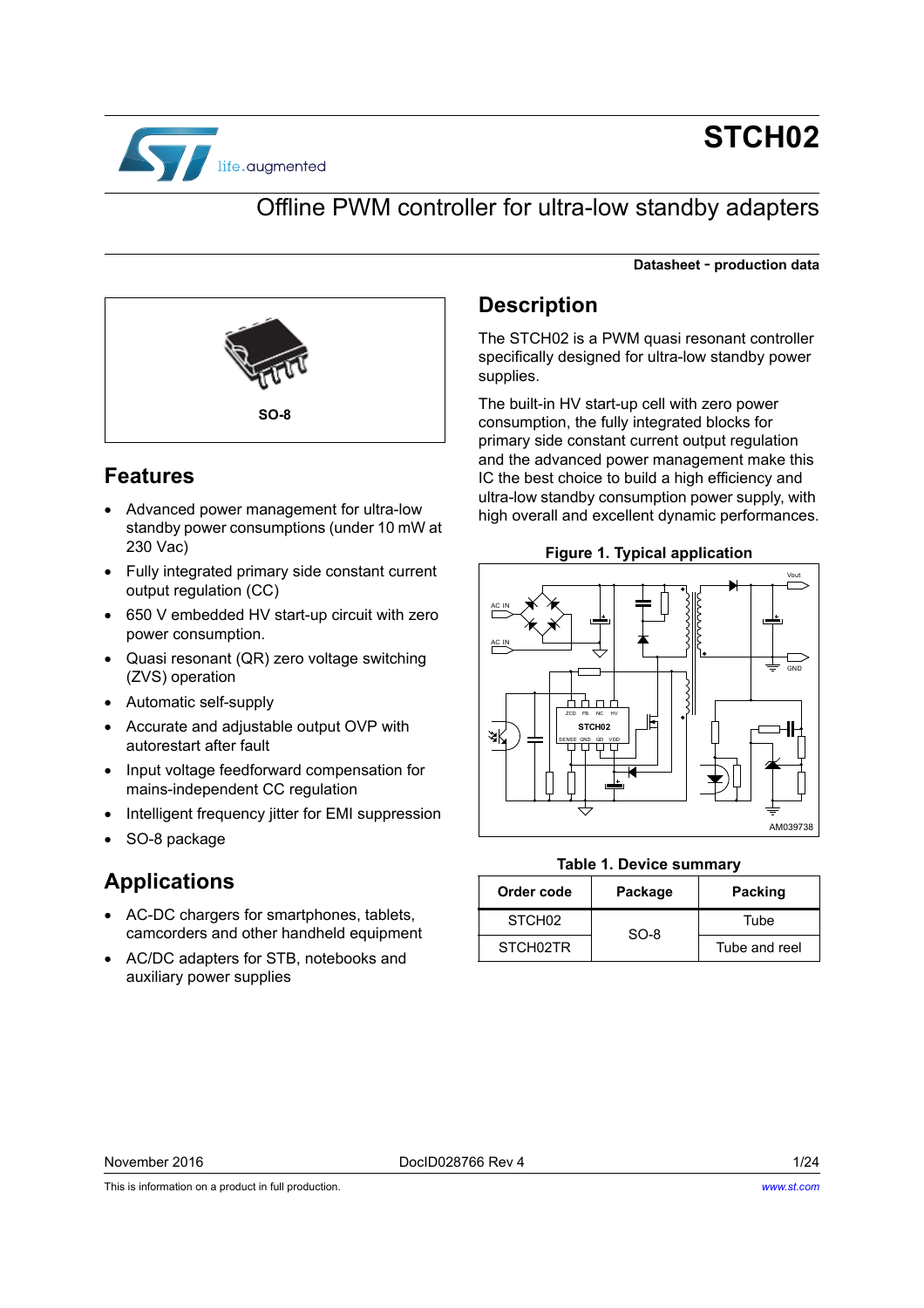# **Contents**

| 1                       |      |  |
|-------------------------|------|--|
| $\overline{2}$          |      |  |
| 3                       |      |  |
|                         | 3.1  |  |
|                         | 3.2  |  |
|                         | 3.3  |  |
|                         | 3.4  |  |
|                         | 3.5  |  |
|                         | 3.6  |  |
|                         | 3.7  |  |
|                         | 3.8  |  |
|                         | 3.9  |  |
|                         | 3.10 |  |
|                         | 3.11 |  |
|                         | 3.12 |  |
| $\overline{\mathbf{4}}$ |      |  |
|                         | 4.1  |  |
| 5                       |      |  |

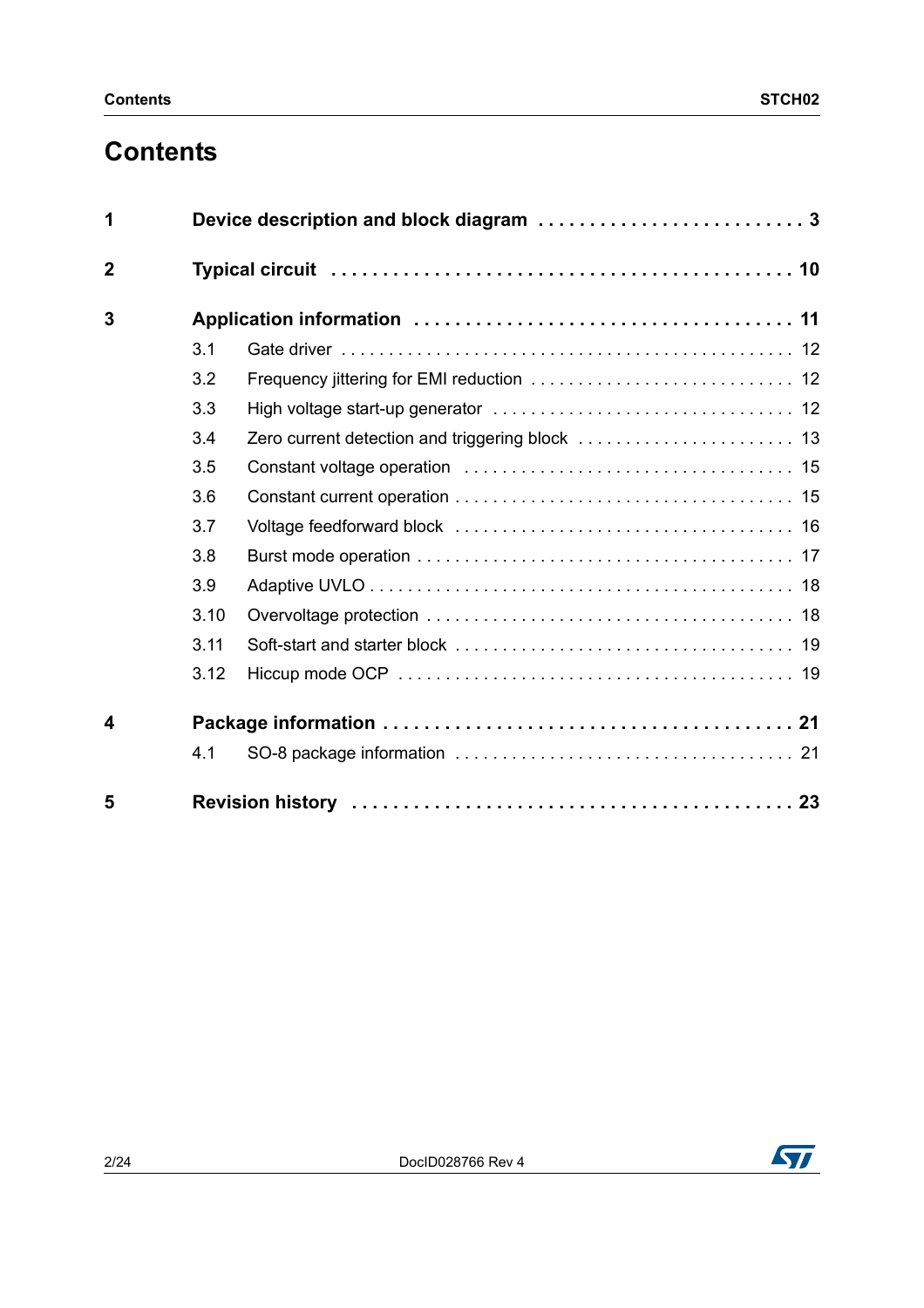## <span id="page-2-0"></span>**1 Device description and block diagram**

The STCH02 is a current mode controller designed for offline quasi resonant ZVS (zero voltage switching at switch turn-on) flyback converters.

It combines a high performance low voltage PWM controller chip and a 650 V HV start-up cell in the same package.

The device features a unique characteristic: it is capable to provide a constant output current (CC) regulation using primary-sensing feedback. This eliminates the need for a dedicated current reference IC, as well as the current sensor, still maintaining a quite accurate output current regulation.

The quasi resonant operation is achieved by means of a transformer demagnetization sensing input that triggers MOSFET's turn-on, connected on the ZCD pin. This input serves also to monitor the output voltage monitor and to achieve the mains independent CC regulation (line voltage feedforward).

The maximum switching frequency is top-limited below 260 kHz, so that at the mediumlight-load a special function automatically lowers the operating frequency still maintaining the operation as close to ZVS as possible. At the very light-load, the device enters a controlled burst mode operation that, along with the zero power high voltage start-up circuit, the extremely low quiescent current of the device, helps minimize the residual input consumption, thus meeting the requirements of the most stringent standards.

During the CC regulation, where the flyback voltage generated by the auxiliary winding drops and may be not enough to supply the internal circuits, the chip is able to power itself directly from the rectified mains through the high voltage start-up circuit.

During the burst mode operation the self-supply feature is disabled (due to very stringent no load consumption requirement), and the  $V_{DD}$  supply voltage has to be guaranteed by proper application design.

In any case, an innovative adaptive UVLO helps minimize the issues related to the fluctuations of the self-supply voltage with the output load, due to transformer's parasitic and further reducing the IC's bias consumption.

In addition to the said functions that optimize power handling under different operating conditions, the device offers also a protection against the transformer saturation and secondary diode short-circuit and an adjustable output overvoltage protection. All of them are in the autorestart mode.

An embedded leading edge blanking on the current sense input for greater noise immunity completes the equipment of this device.

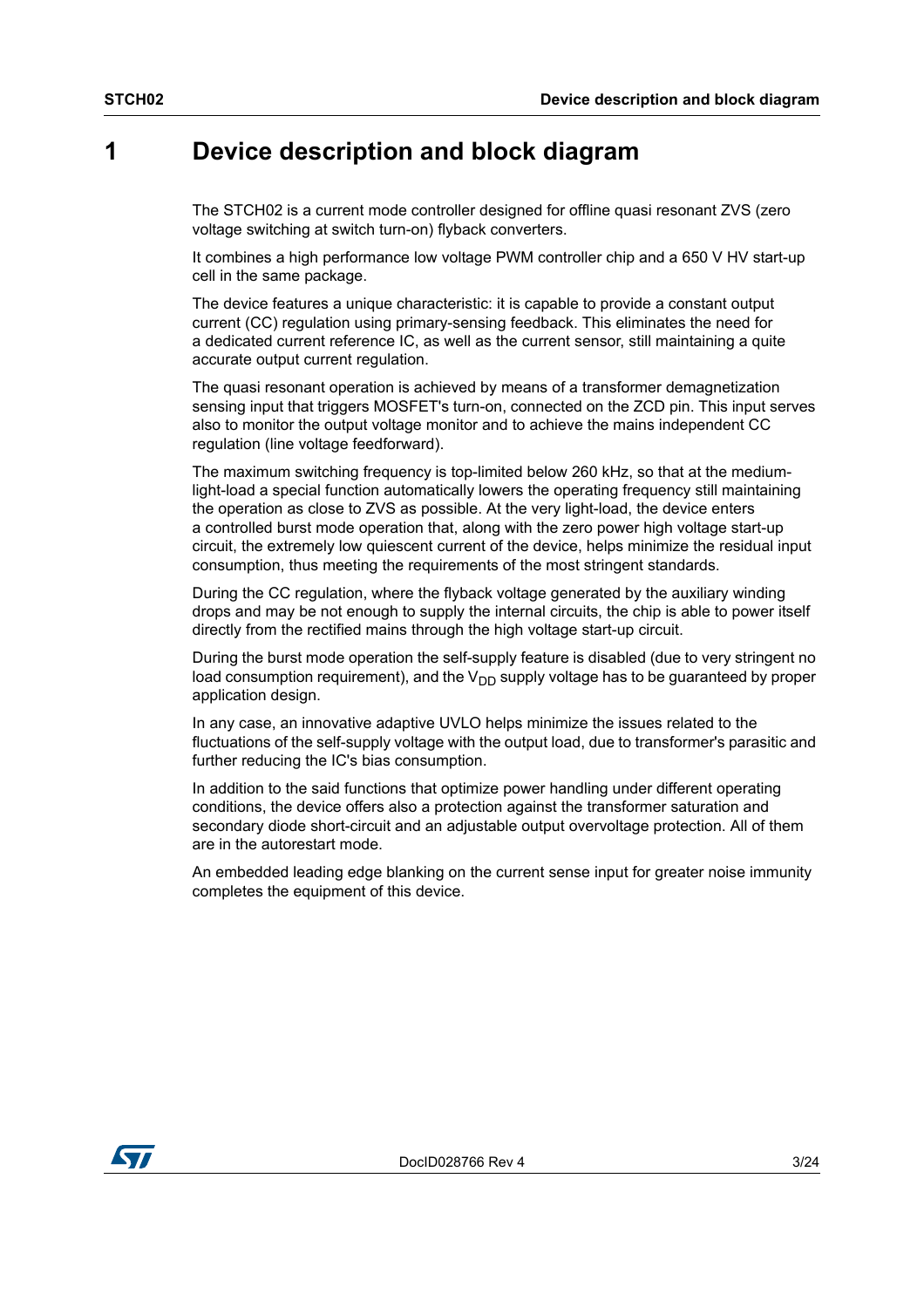<span id="page-3-0"></span>





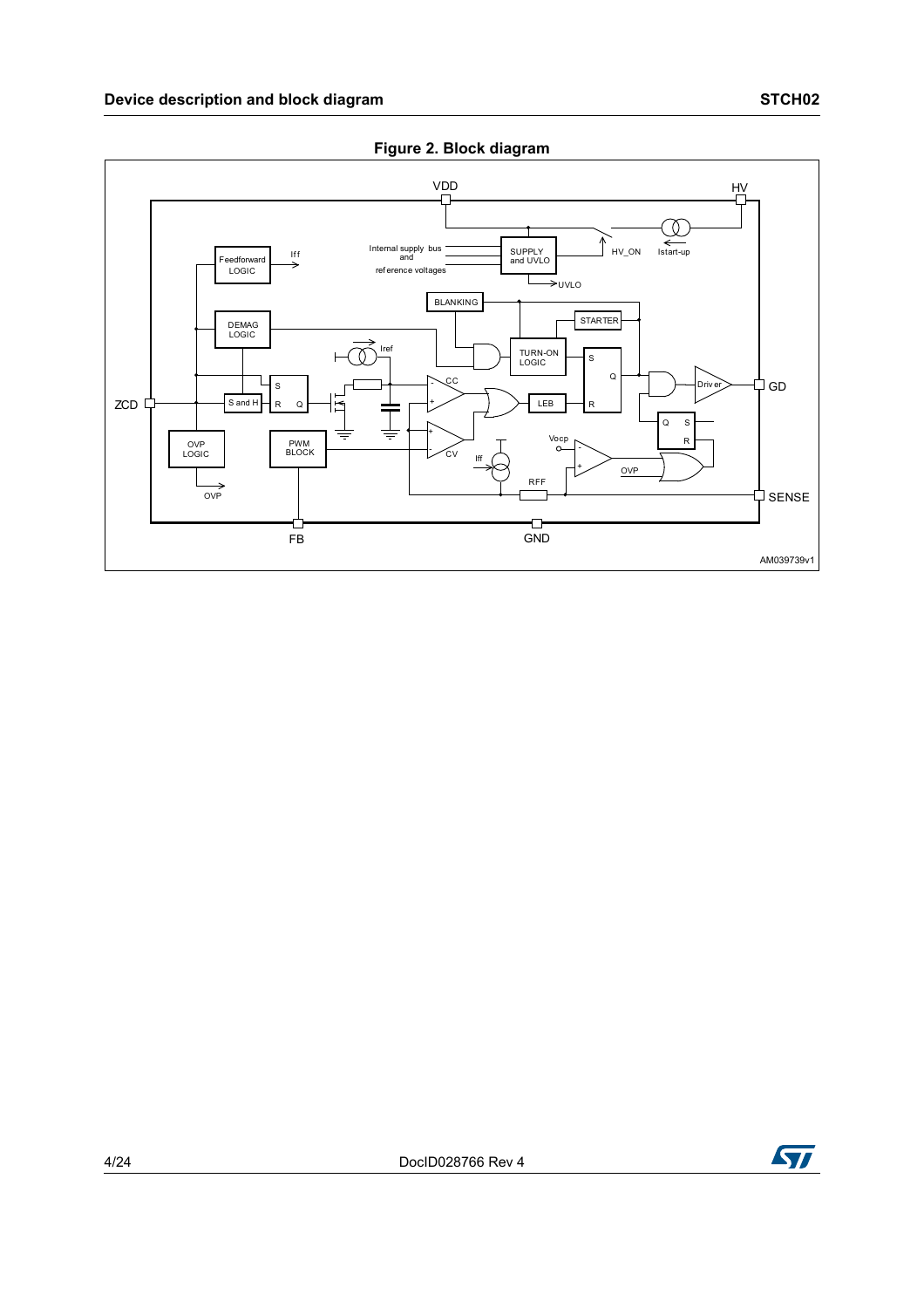|                 | Table 2. Thermal data                   |            |        |  |  |
|-----------------|-----------------------------------------|------------|--------|--|--|
| Symbol          | <b>Parameter</b>                        | Max. value | Unit   |  |  |
| $R_{th\,$ i-amb | Thermal resistance, junction to ambient | 150        | $\sim$ |  |  |

|  | Tablo 3 Abeoluto maximum ratinge |  |
|--|----------------------------------|--|

| Symbol                    | <b>Pin</b> | <b>Parameter</b>                                  | Value           | Unit   |
|---------------------------|------------|---------------------------------------------------|-----------------|--------|
| $V_{HV}$                  |            | Voltage range (referred to GND)                   | $-0.3$ to 650   | $\vee$ |
| $I_{\text{HV}}$           | 1          | Output current                                    | Self limited    | mA     |
|                           | $3$ to $6$ | Analog inputs and outputs                         | $-0.3$ to $3.6$ | V      |
| <sup>I</sup> ZCD          | 4          | Zero current detector current                     | ± 3             | mA     |
| l <sub>GD</sub>           | 7          | Output totem pole peak current                    | Self limited    |        |
| $V_{DD}$                  | 8          | Supply voltage $(l_{CC} < 25 \text{ mA})$         | Self limited    | V      |
| l <sub>DD</sub>           | 8          | Device supply current + internal Zener capability | 25              | mA     |
| $T_{\text{J}}$            |            | Junction temperature range                        | $-40$ to 150    | °C     |
| $\mathsf{T}_{\text{STG}}$ |            | Storage temperature                               | $-55$ to 150    | °C     |

#### **Table 3. Absolute maximum ratings**

#### **Figure 3. Pin connection (top view)**



#### **Table 4. Pin functions**

| No. | Name           | <b>Function</b>                                                                                                                                                                                                                                                                                                                                                                                                                                                                                                                                                                                                                                                                                                                                                                                               |
|-----|----------------|---------------------------------------------------------------------------------------------------------------------------------------------------------------------------------------------------------------------------------------------------------------------------------------------------------------------------------------------------------------------------------------------------------------------------------------------------------------------------------------------------------------------------------------------------------------------------------------------------------------------------------------------------------------------------------------------------------------------------------------------------------------------------------------------------------------|
|     | HV.            | High voltage start-up. The pin, able to withstand 650 V, is to be tied directly to the<br>rectified mains voltage. When the voltage on the pin reaches the $HV_{START}$ voltage<br>(50 V typ.) a 7 mA internal current source charges the capacitor connected between<br>$V_{DD}$ and GND to start-up the IC. When the voltage on the $V_{DD}$ pin reaches the turn-<br>on threshold (13 V typ.) the generator is shut down and re-enabled as the $V_{DD}$<br>voltage falls below the turn-off threshold (10 V typ.). In this way, if the auxiliary<br>winding is not delivering sufficient voltage or it is not used at all, the IC keeps on<br>running. This feature is disabled in case a protection is tripped, and the generator is<br>restarted after $V_{DD}$ has dropped below $V_{DDR}$ (4.5 V typ.) |
| 2   | N <sub>C</sub> | Not internally connected. A provision for clearance on the PCB to meet safety<br>requirements.                                                                                                                                                                                                                                                                                                                                                                                                                                                                                                                                                                                                                                                                                                                |

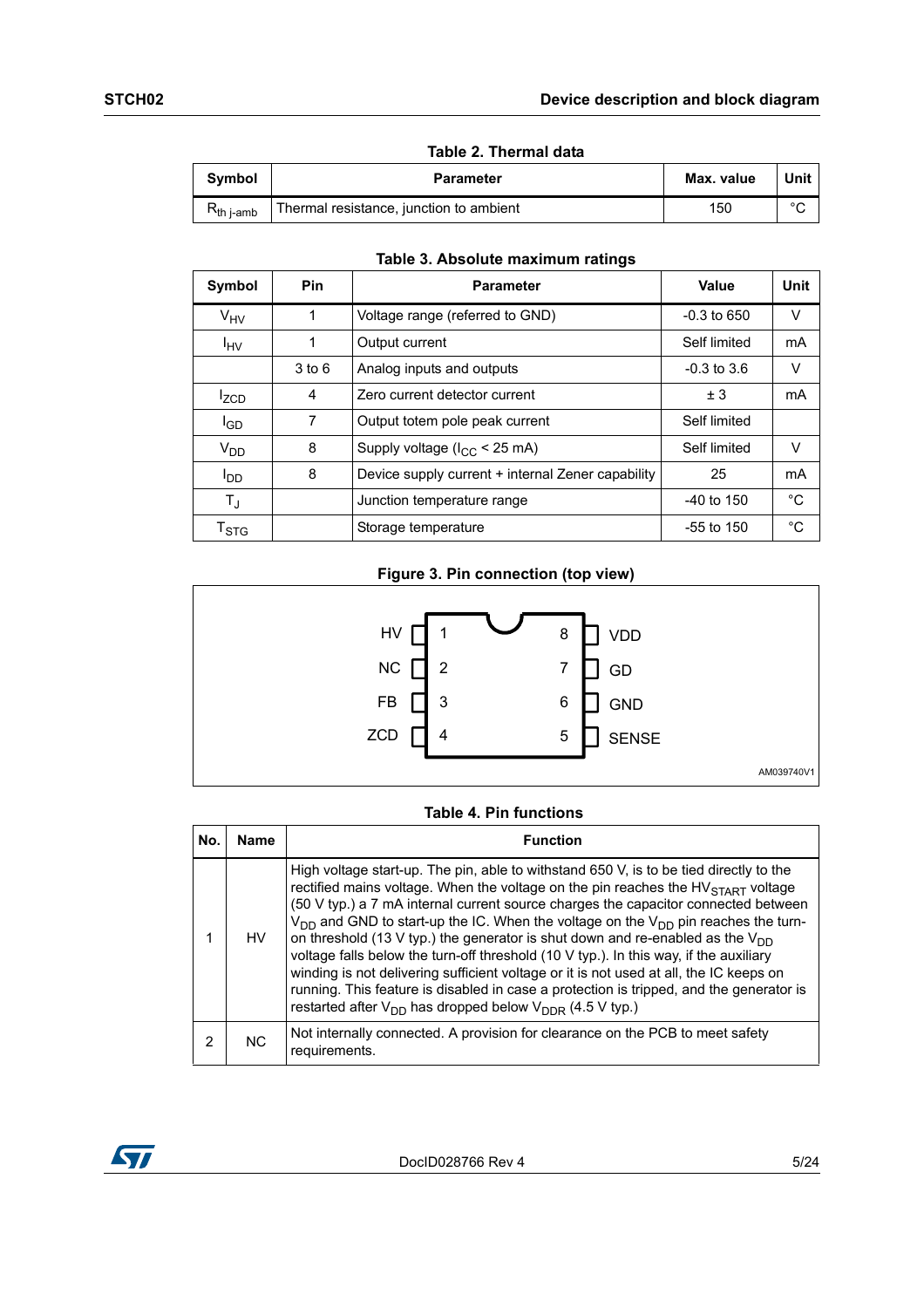|  |  |  |  | Table 4. Pin functions (continued) |
|--|--|--|--|------------------------------------|
|--|--|--|--|------------------------------------|

| No.            | <b>Name</b>  | <b>Function</b>                                                                                                                                                                                                                                                                                                                                                                                                                                                                                                                                                                                                                                                                                                                                                                                                                                                        |
|----------------|--------------|------------------------------------------------------------------------------------------------------------------------------------------------------------------------------------------------------------------------------------------------------------------------------------------------------------------------------------------------------------------------------------------------------------------------------------------------------------------------------------------------------------------------------------------------------------------------------------------------------------------------------------------------------------------------------------------------------------------------------------------------------------------------------------------------------------------------------------------------------------------------|
| 3              | <b>FB</b>    | Control input for duty cycle control. A voltage set 65 mV below the threshold $V_{\text{FBB}}$<br>activates the burst mode operation. A level close to the threshold $V_{FRI}$ means that we<br>are approaching the cycle-by-cycle overcurrent setpoint.                                                                                                                                                                                                                                                                                                                                                                                                                                                                                                                                                                                                               |
| 4              | <b>ZCD</b>   | Transformer's demagnetization sensing for the quasi resonant operation and<br>input/output voltage monitor. A negative-going edge triggers the MOSFET's turn-on.<br>The current sourced by the pin during MOSFET's ON-time is monitored to get an<br>image of the input voltage to the converter, in order to compensate the internal delay<br>of the current sensing circuit and achieve a CC regulation independent of the mains<br>voltage. Still, the pin voltage is sampled-and-held right at the end of transformer's<br>demagnetization to get an accurate image of the output voltage to be used for<br>overvoltage protection (OVP). Please note that the maximum IZCD sunk/sourced<br>current has to not exceed $\pm$ 3 mA (AMR) in the entire input voltage range. No<br>capacitor is allowed between the pin and the auxiliary winding of the transformer. |
| 5              | <b>SENSE</b> | Input to the PWM comparators. The current flowing in the MOSFET is sensed<br>through a resistor connected between the pin and GND. The resulting voltage is<br>compared with an internal reference (0.75 V max.) to determine the MOSFET's turn-<br>off. The pin is equipped with 380 ns blanking time after the gate drive output goes<br>high for improved noise immunity. If a second comparison level located at 1 V is<br>exceeded the IC is stopped and restarted after $V_{DD}$ has dropped below $V_{DDR}$ (4.5 V<br>$typ.$ ).                                                                                                                                                                                                                                                                                                                                 |
| 6              | <b>GND</b>   | Circuit ground reference and current return for both - the signal part of the IC and the<br>gate drive. All of the ground connections of the bias components should be tied to<br>the trace going to this pin and kept separate from any pulsed current return.                                                                                                                                                                                                                                                                                                                                                                                                                                                                                                                                                                                                        |
| $\overline{7}$ | GD           | A gate driver with a totem pole output stage for the external power MOSFET.                                                                                                                                                                                                                                                                                                                                                                                                                                                                                                                                                                                                                                                                                                                                                                                            |
| 8              | <b>VDD</b>   | Supply voltage of the device. An electrolytic capacitor, connected between this pin<br>and ground, is initially charged by the internal high voltage start-up generator. When<br>the device is running the same generator will keep it charged in case the voltage<br>supplied by the auxiliary winding is not sufficient. This feature is disabled in case<br>a protection is tripped. Sometimes a small bypass capacitor (0.1 µF typ.) connected<br>between the pin and GND might be useful to get a clean bias voltage for the signal<br>part of the IC.                                                                                                                                                                                                                                                                                                            |

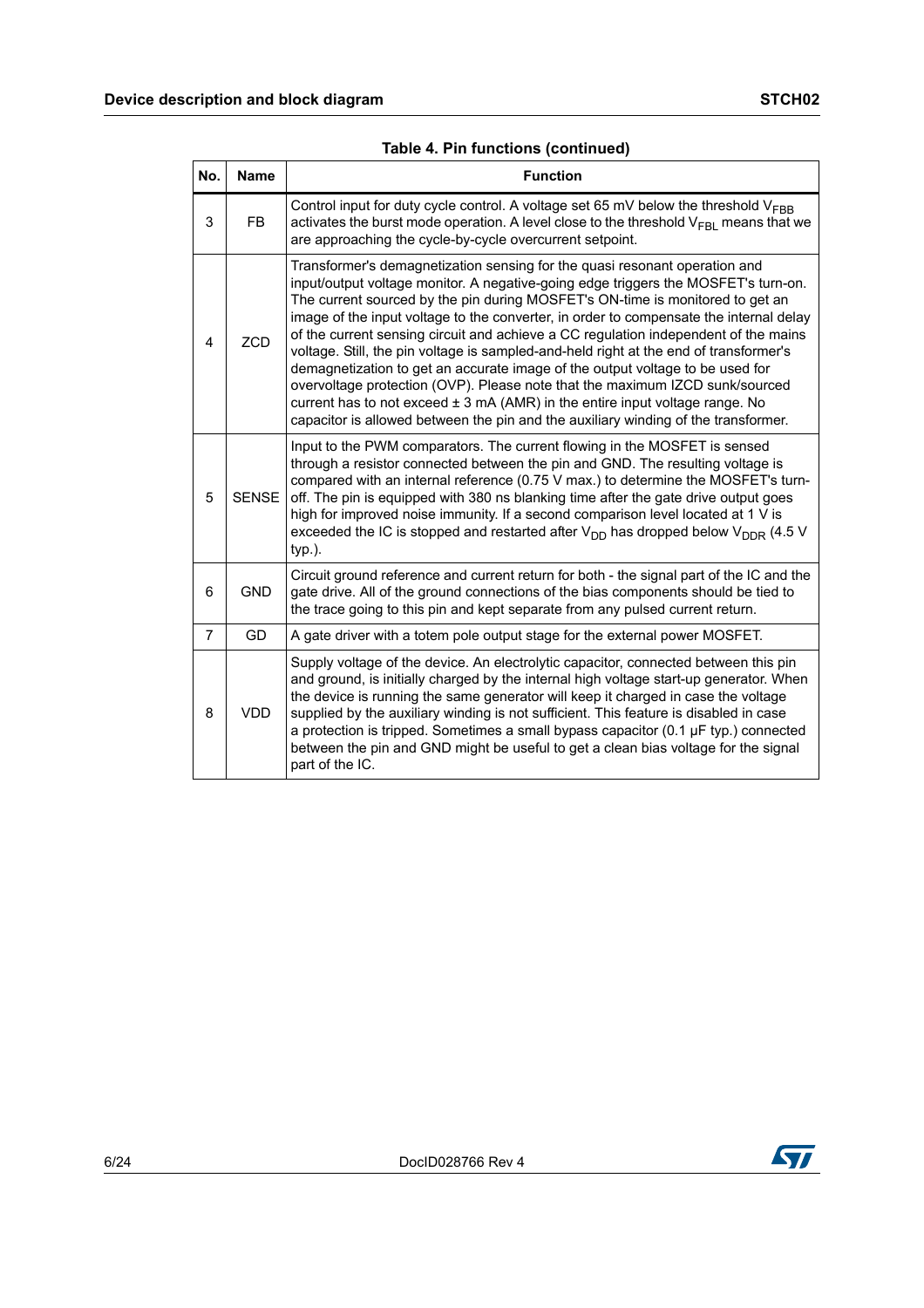<span id="page-6-0"></span>

| Symbol                     | <b>Parameter</b>                          | <b>Test condition</b>                               | Min.         | Typ.  | Max.           | Unit   |
|----------------------------|-------------------------------------------|-----------------------------------------------------|--------------|-------|----------------|--------|
|                            | High voltage start-up generator           |                                                     |              |       |                |        |
| $V_{HV}$                   | HV voltage                                | $I_{\text{HV}}$ < 2 µA, Tj = 25 °C                  |              |       | 650            | V      |
| <b>ILEAKAGE</b>            | HV leakage current                        | $V_{HV}$ = 400 V, Tj = 25 °C                        |              |       | $\mathbf{1}$   | μA     |
| <b>H</b> <sub>VSTART</sub> | HV start voltage                          |                                                     | 40           | 50    | 60             | V      |
|                            |                                           | $V_{HV}$ > HV <sub>START;</sub> $V_{DD} \leq 0.6$ V | 0.3          | 0.6   | 0.9            |        |
| <b>I</b> CHARGE            | V <sub>DD</sub> start-up charge current   | $V_{HV}$ > $HV_{STAT}$ ;<br>$2 < V_{DD} < V_{DDOn}$ | 4.5          | 7     | 10.3           | mA     |
| V <sub>DD-FOLD</sub>       | V <sub>DD</sub> foldback threshold        | $V_{\text{HV}}$ > $HV_{\text{STAT}}$                | $\mathbf{1}$ |       | $\overline{2}$ | V      |
| <b>Supply voltage</b>      |                                           |                                                     |              |       |                |        |
| V <sub>DD</sub>            | Operating range                           | After turn-on                                       | 11.5         |       | 23             | $\vee$ |
| V <sub>DD-ON</sub>         | Turn-on threshold                         |                                                     | 12           | 13    | 14             | V      |
| V <sub>DD-OFF</sub>        | Restart threshold                         | $V_{FB}$ > $V_{FBF}$                                | 9            | 10    | 11             | $\vee$ |
|                            | <b>UVLO</b> threshold                     | $V_{FB}$ > $V_{FBF}$                                | 8.55         | 9.5   | 10.45          | V      |
| V <sub>DD-UVLO</sub>       |                                           | $V_{FB}$ < (0.6 - 65 mV)                            | 6.75         | 7.5   | 8.25           | V      |
|                            | V <sub>DD</sub> restart voltage (falling) | After protection tripping                           |              | 4.5   |                | V      |
| <b>V<sub>DDR</sub></b>     |                                           | In burst mode                                       |              | 3.2   |                |        |
| $V_{Z}$                    | $VZ$ clamping voltage                     | $I_{DD}$ = 20 mA                                    | 23           |       | 26.5           | V      |
| <b>Supply current</b>      |                                           |                                                     |              |       |                |        |
| l <sub>Q</sub>             | Quiescent current                         | <b>Burst operation</b>                              |              | 190   | 230            | μA     |
| <b>I</b> <sub>DD</sub>     | Operating supply current                  | $C_{\text{out}}$ = 1 nF, $f_{\text{sw}}$ = 100 KHz  |              | 2.3   | 2.7            | mA     |
| <b>I</b> DD-FAULT          | Fault quiescent current                   | During hiccup                                       |              | 330   | 420            | μA     |
|                            | Start-up timer and frequency limit        |                                                     |              |       |                |        |
| <b>T<sub>START</sub></b>   | Start timer period                        |                                                     |              | 220   |                | μs     |
| $F_{LIM}$                  | Internal frequency limit                  |                                                     |              | 260   |                | kHz    |
| Zero current detector      |                                           |                                                     |              |       |                |        |
| I <sub>ZCDb</sub>          | Input bias current                        | $V_{ZCD}$ = 0.1 to 2.7 V                            |              |       | $\mathbf{1}$   | μA     |
| <b>V<sub>ZCDH</sub></b>    | Upper clamp voltage                       | $I_{ZCD}$ = 1 mA                                    |              | 3     |                | V      |
| V <sub>ZCDL</sub>          | Lower clamp voltage                       | $I_{ZCD}$ = - 1 mA                                  |              | $-60$ |                | mV     |
| <b>V<sub>ZCDA</sub></b>    | Arming voltage                            | Positive-going edge                                 | 80           | 110   | 140            | mV     |
| <b>V<sub>ZCDT</sub></b>    | Triggering voltage                        | Negative-going edge                                 | 40           | 60    | 80             | mV     |
|                            | Trigger blanking time after MOSFET's      | $V_{FB} \ge 1.65 V$                                 |              | 3.8   |                |        |
| <b>T<sub>BLANK</sub></b>   | turn-on                                   | $V_{FB} = 0.6 V$                                    |              | 24    |                | μs     |

**Table 5. Electrical characteristics**   $(Tj = -25 °C$  to 125 °C,  $V_{DD} = 14 V$ , unless otherwise specified)

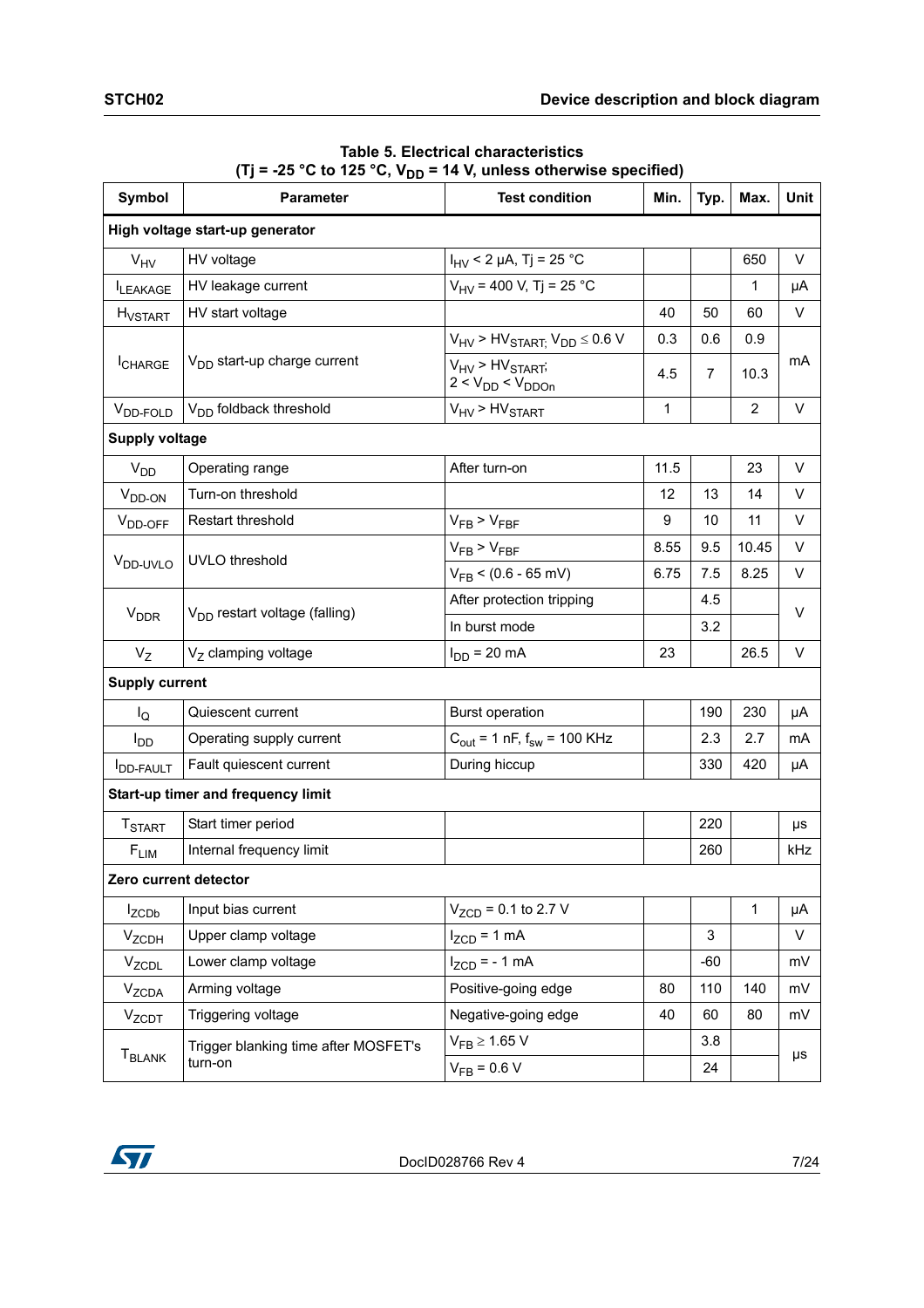| <b>Symbol</b>            | <b>Test condition</b><br><b>Parameter</b> |                                     | Min.           | Typ. | Max.  | Unit |
|--------------------------|-------------------------------------------|-------------------------------------|----------------|------|-------|------|
| $T_{D-ON}$               | Turn-on delay time after triggering       | $V_{GATE}$ = 6 V, $C_{GATE}$ = 1 nF |                | 270  |       | ns   |
| <b>TFORCE</b>            | Force turn-on time after blanking         |                                     |                | 10   | 14    | μs   |
| <b>Gate driver</b>       |                                           |                                     |                |      |       |      |
|                          |                                           | $V_{DD}$ = 8.5 V; $I_{GATE}$ = 5 mA | $\overline{7}$ |      |       |      |
| $V_{GDL}$                | Output high voltage                       | $I_{GATE} = 5 mA$                   | 10.5           | 13   |       | V    |
| <b>TRISE</b>             | Rising time                               | $C_{GATE} = 1 nF$                   | 70             | 110  | 150   | ns   |
| T <sub>FALL</sub>        | Falling time                              | $C_{GATE} = 1 nF$                   | 20             | 40   | 60    | ns   |
| Isource                  | Source current                            | $C_{GATE} = 1 nF$                   | 64             | 87   | 137   | mA   |
| $I_{\sf sink}$           | Sink current                              | $C_{GATE} = 1 nF$                   | 160            | 240  | 480   | mA   |
| $V_{GDL}$                | Output low voltage                        | $I_{GD-SINK}$ = 50 mA               |                |      | 1     | V    |
| Line feedforward         |                                           |                                     |                |      |       |      |
| $R_{FF}$                 | Equivalent feedforward resistor           | $I_{ZCD} = 1$ mA                    | 60             |      | 80    | Ω    |
| <b>Feedback input</b>    |                                           |                                     |                |      |       |      |
| $V_{FBH}$                | <b>Upper saturation</b>                   |                                     |                | 3.45 |       | V    |
| $H_{FB}$                 | Current sense gain                        |                                     | 3.22           | 3.29 | 3.36  |      |
| $I_{FB}$                 | Feedback source current                   |                                     | 70             | 100  | 130   | μA   |
| V <sub>FBB</sub>         | Burst mode threshold                      | Voltage falling                     | 0.54           | 0.6  | 0.66  | V    |
| $V_{\text{FBF}}$         | Exit burst mode threshold                 |                                     | 0.64           | 0.72 | 0.8   | V    |
| V <sub>HYST</sub>        | Burst mode hysteresis                     |                                     | 50             | 65   | 75    | mV   |
| <b>Current reference</b> |                                           |                                     |                |      |       |      |
| <b>V<sub>REFX</sub></b>  | Maximum value                             | Internal, not measured              |                | 0.8  |       | V    |
| $K_{I}$                  | Current loop gain                         |                                     | 0.19           | 0.2  | 0.21  | V    |
|                          | <b>Overvoltage protection</b>             |                                     |                |      |       |      |
| V <sub>OVP</sub>         | OVP threshold                             |                                     | 2.375          | 2.5  | 2.625 |      |
| N <sub>OVP</sub>         | Consecutive cycles for OVP triggering     | $V_{OVP}$ = 2.5 V                   |                | 4    |       | V    |
| <b>Current sense</b>     |                                           |                                     |                |      |       |      |
| $T_{LEB}$                | Leading edge blanking                     | $V_{GATE}$ = 6 V, $C_{OUT}$ = 1 nF  | 270            | 380  | 490   | ns   |
| $T_D$                    | Gate delay to output                      | $V_{GATE}$ = 6 V, $C_{OUT}$ = 1 nF  |                |      | 150   | ns   |
| $V_{CSX}$                | Max. clamp value                          | $dV_{CS}/dt = 200$ mV/µs            | 0.7            | 0.75 | 0.8   | V    |
| $V_{OCP}$                | Hiccup mode OCP level                     |                                     | 0.95           | 1    | 1.05  | V    |
| V <sub>SENSE_BM</sub>    | Minimum burst mode sense voltage          |                                     |                | 72   |       | mV   |

**Table 5. Electrical characteristics**  (Tj = -25 °C to 125 °C,  $V_{DD}$  = 14 V, unless otherwise specified) (continued)

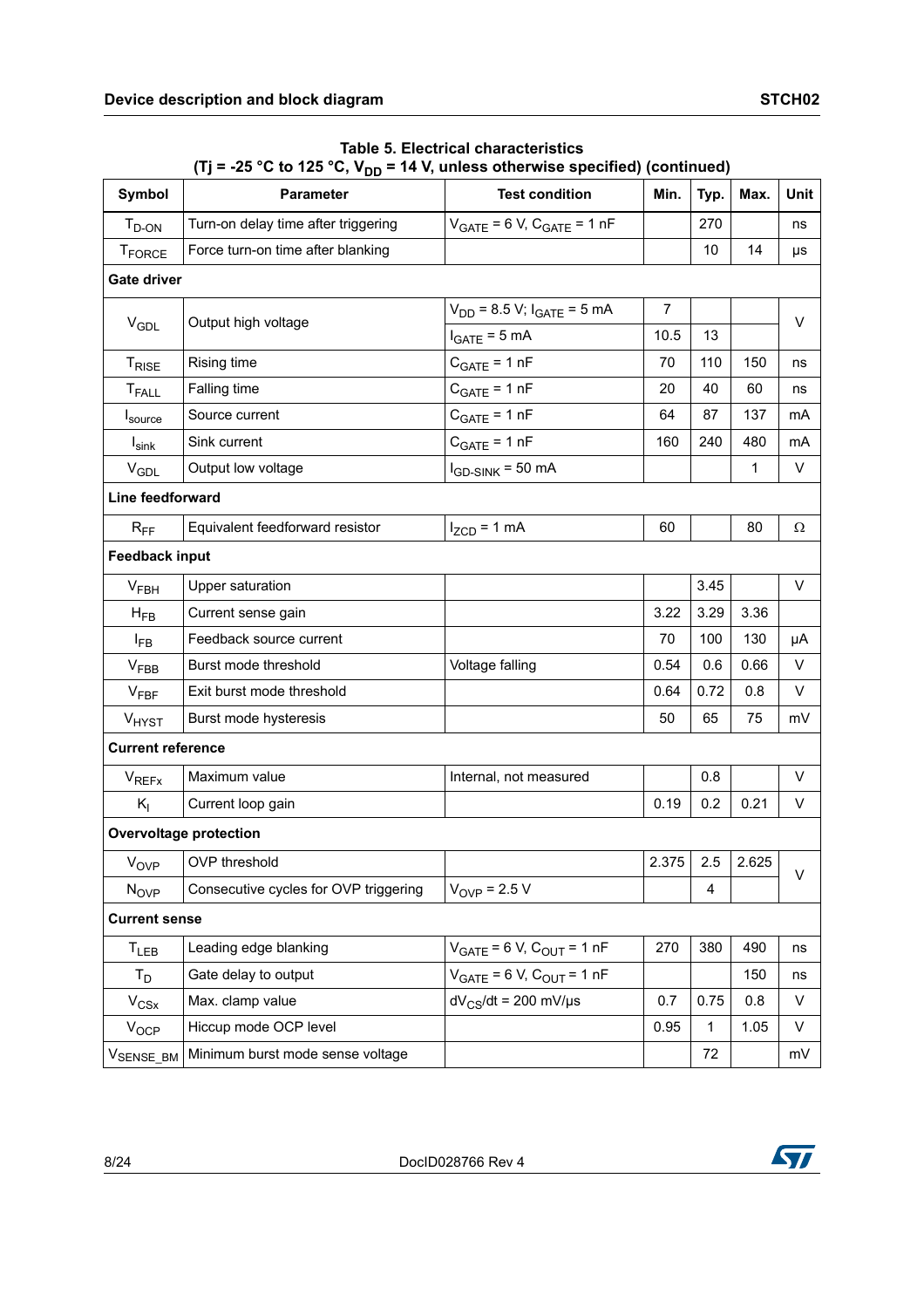|                            | $-2$ $-2$ $-2$ $-7$ $-1$                  |  |      |      |      |      |  |
|----------------------------|-------------------------------------------|--|------|------|------|------|--|
| Symbol                     | <b>Test condition</b><br><b>Parameter</b> |  | Min. | Typ. | Max. | Unit |  |
| <b>Frequency jittering</b> |                                           |  |      |      |      |      |  |
| $F_D$                      | Modulation frequency                      |  |      | 9    |      | kHz  |  |
| $V_{ZCDH}$                 | Modulation duty cycle                     |  |      | 50   |      | $\%$ |  |
| $\Delta$ lpk               | Peak current change                       |  |      | 5    |      | %    |  |

**Table 5. Electrical characteristics**  (Ti =  $-25$  °C to 125 °C, V<sub>DD</sub> = 14 V, unless otherwise specified) (continued)

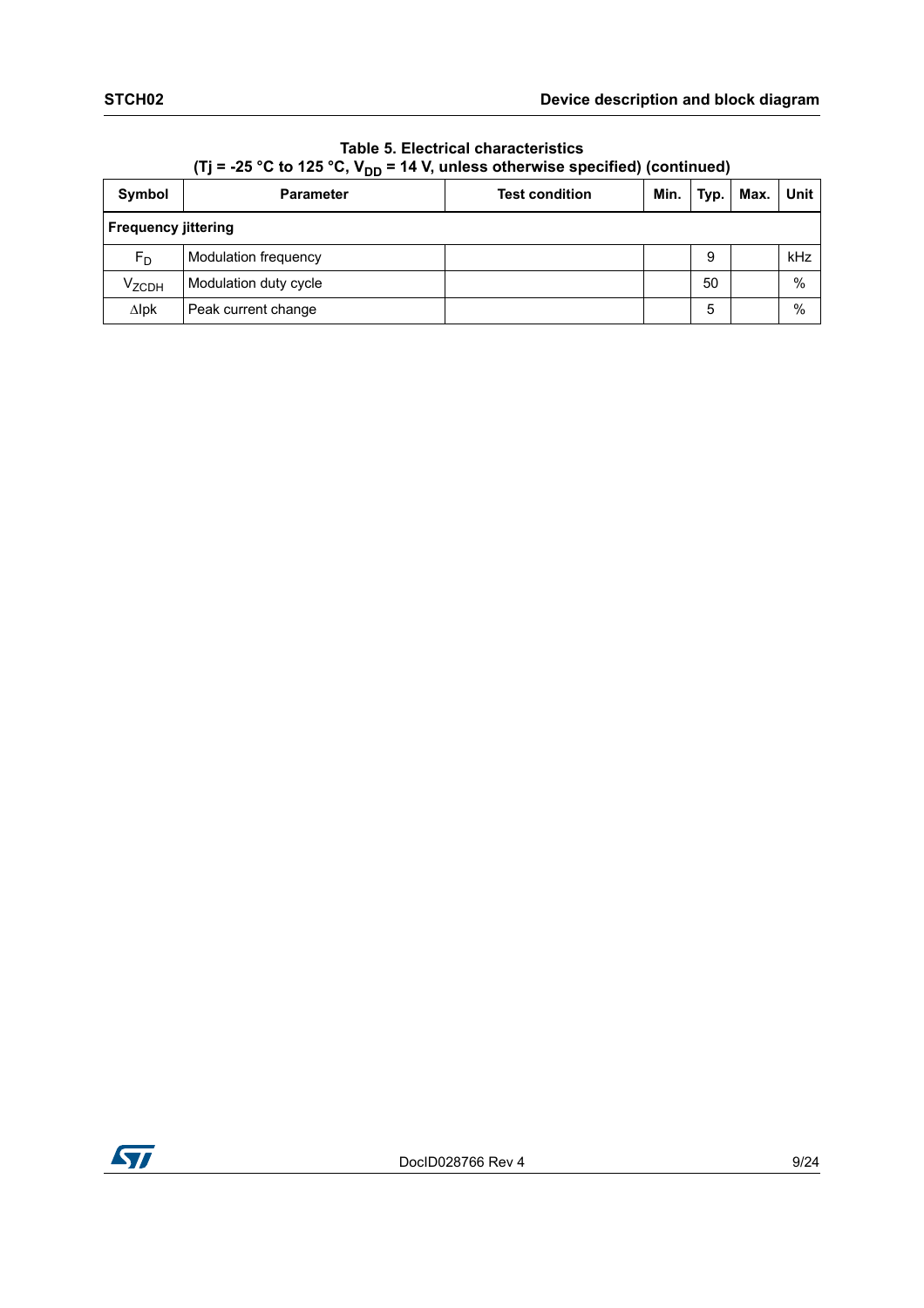# <span id="page-9-0"></span>**2 Typical circuit**



**Figure 4. Typical configuration**

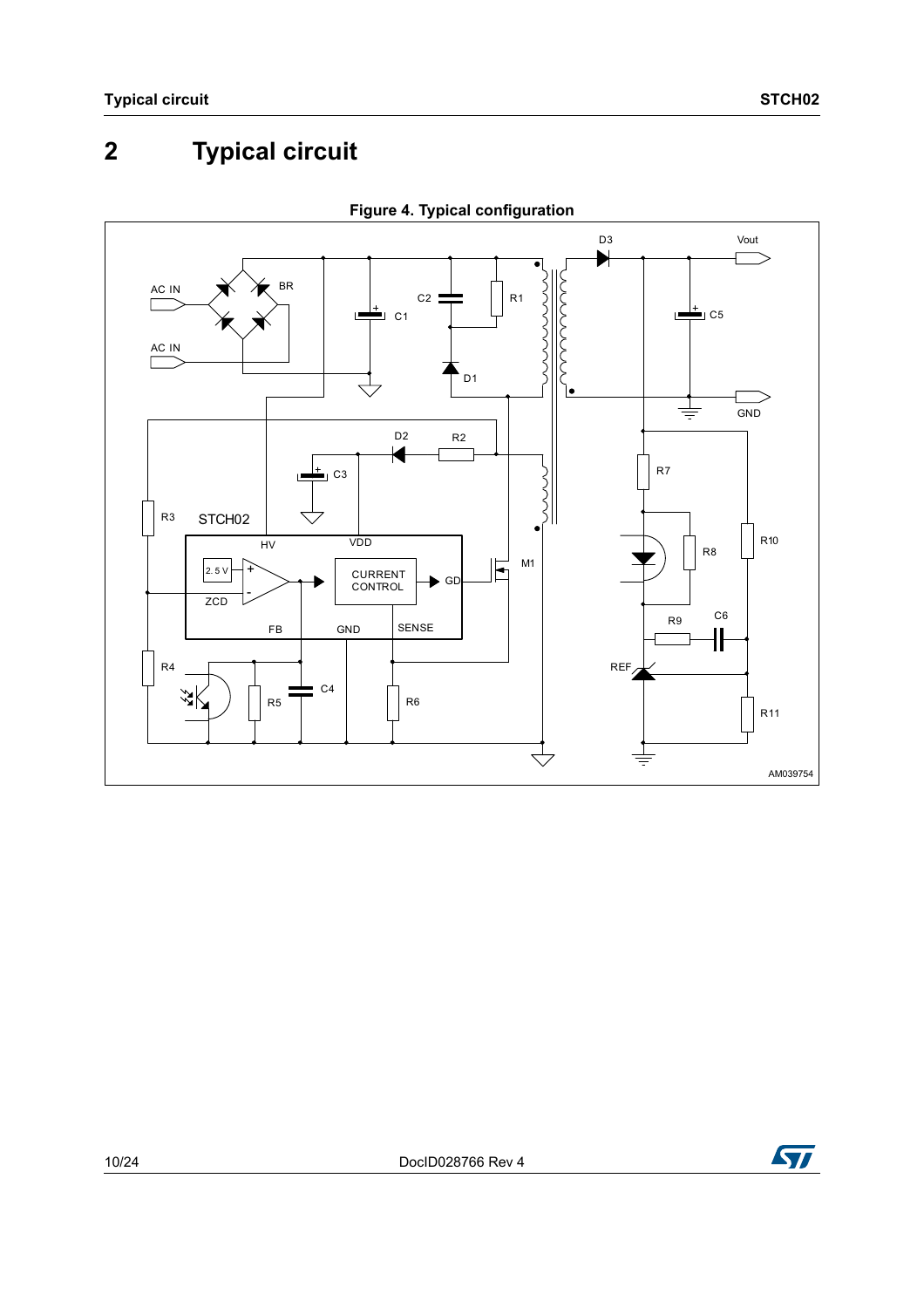# <span id="page-10-0"></span>**3 Application information**

The STCH02 is an offline CC mode primary sensing switching controller, specific for offline quasi resonant ZVS (zero voltage switching at switch turn-on) flyback converters.

Depending on converter's load condition, the device is able to work in different modes (see *[Figure 5](#page-10-1)*):

- 1. QR mode at the heavy load. Quasi resonant operation lies in synchronizing MOSFET's turn-on to the transformer's demagnetization by detecting the resulting negative-going edge of the voltage across any winding of the transformer. Then the system works close to the boundary between discontinuous (DCM) and continuous conduction (CCM) of the transformer. As a result, the switching frequency will be different for different line/load conditions (see the hyperbolic-like portion of the curves in *[Figure 5](#page-10-1)*). Minimum turn-on losses, low EMI emission and safe behavior in the short-circuit are the main benefits of this kind of operation.
- 2. Valley-skipping mode at the medium/light-load. Depending on voltage on the FB pin, the device defines the maximum operating frequency of the converter. As the load is reduced MOSFET's turn-on will not any more occur on the first valley but on the second one, the third one and so on. In this way the switching frequency will no longer increase.
- 3. Burst mode with no or a very light-load. When the load is extremely light or disconnected, the converter will enter a controlled on/off operation with the constant peak current. Decreasing the load will then result in frequency reduction, which can go down even to few hundred hertz, thus minimizing all frequency related losses and making it easier to comply with energy saving regulations or recommendations. Being the peak current very low, no issue of audible noise arises.

<span id="page-10-1"></span>

#### **Figure 5. Multi-mode operation of STCH02**

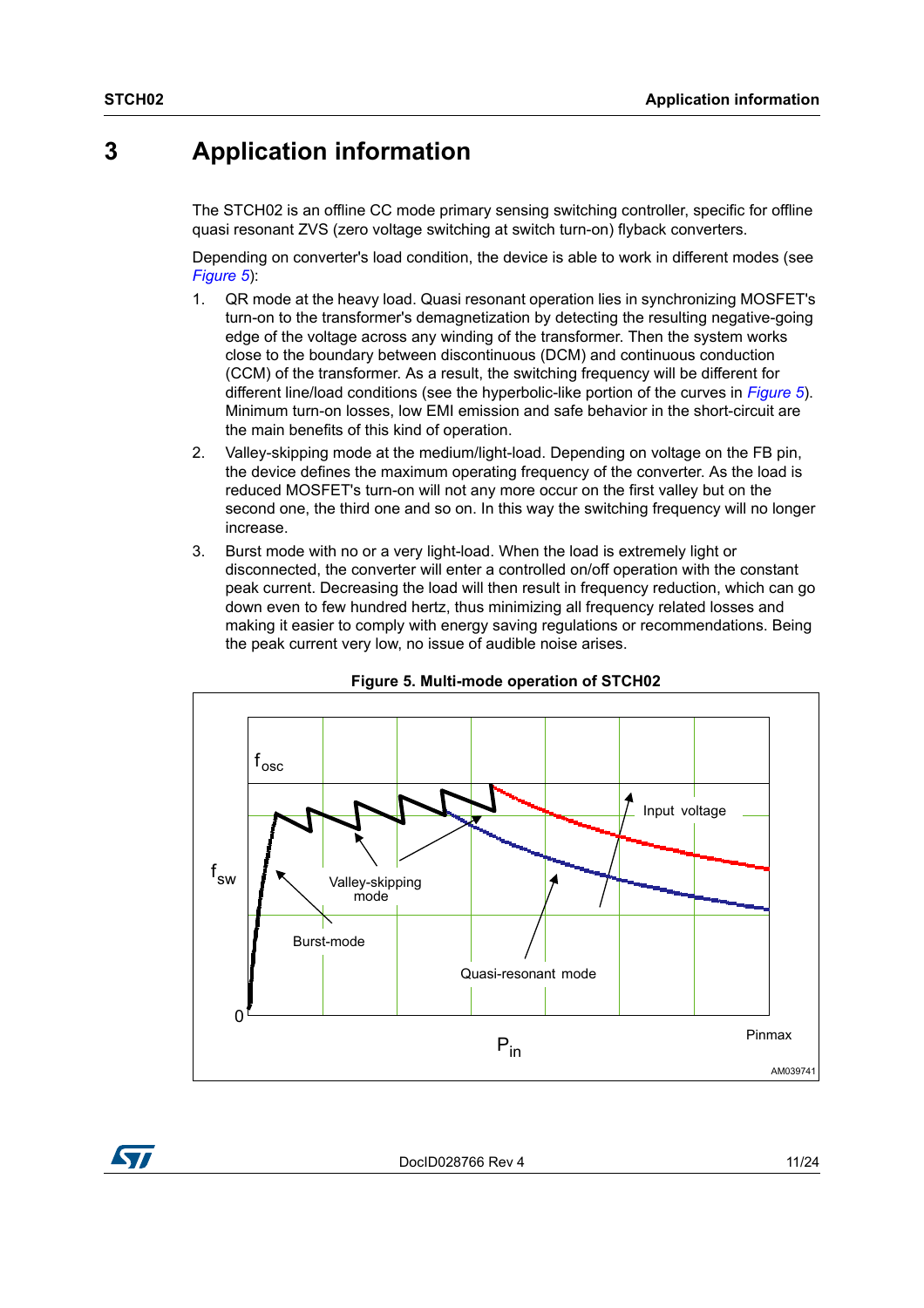#### <span id="page-11-0"></span>**3.1 Gate driver**

The gate driver of the power MOSFET is designed to supply a controlled gate current during both turn-on and turn-off in order to minimize the common mode EMI. Under UVLO conditions an internal pull-down circuit holds the gate low in order to ensure that the power MOSFET cannot be turned on accidentally.

## <span id="page-11-1"></span>**3.2 Frequency jittering for EMI reduction**

Although the STCH02 device works in the QR mode and the switching frequency is already modulated at twice of the mains frequency, dedicated frequency jittering circuitry is embedded inside the IC to further reduce the EMI filtering. A proprietary frequency jitter technique is implemented in the controller, based on the injection of a modulating signal at 9 kHz (above the feedback loop bandwidth) with 50% duty cycle on the current sense signal: this signal is a square waveform that modulates the amplitude of the peak primary current. The percentage of this amplitude is set as a default at 5%. As the peak current reduces with decreasing load levels, the effect of this modulation automatically attenuates at lower loads, where the energy of EMI noise is highly reduced.

## <span id="page-11-2"></span>**3.3 High voltage start-up generator**

Based on a 650 V rated depletion MOSFET embedded into the start-up cell, the HV current generator is supplied through the DRAIN pin and is enabled only if the voltage on the HV pin is higher than the HVSTART threshold (50 V typical value).

With reference to the timing diagram in *[Figure 6](#page-12-1)*, when the power is applied to the circuit and the voltage on the input bulk capacitor is high enough, the HV generator is sufficiently biased to start operating, thus it will draw the current I<sub>CHARGE</sub> (7 mA typ. value) through the HV pin and will charge the capacitor connected between the  $V_{DD}$  pin and ground. This charging current will be reduced at 0.6 mA in case the voltage on the  $V_{DD}$  is lower than  $V_{\text{DD-FOID}}$ , in order to prevent exceeding IC dissipation when the pin is accidentally shorted to ground or during a restart after protection triggering.

As the V<sub>DD</sub> voltage reaches the start-up threshold (13 V typ.) the chip starts operating and the control logic disables the HV generator.

While the generator is off, there are virtually no losses across the HV start-up cell, except a few hundreds nA of the leakage current through the depletion MOSFET.

The IC is powered by the energy stored in the  $V_{DD}$  capacitor until the self-supply circuit (typically an auxiliary winding of the transformer and a steering diode) develops a voltage high enough to sustain the operation.

The chip is able to power itself directly from the rectified mains: when the voltage on the  $V_{DD}$ pin falls below  $V_{DD-OFF}$  (10 V typ.), the HV current generator is turned on and charges the supply capacitor until it reaches the  $V_{DD-ON}$  threshold.

In this way, the self-supply circuit develops a voltage high enough to sustain the operation of the device. This feature is useful especially during the CC regulation, when the flyback voltage generated by the auxiliary winding alone may not be able to keep  $V_{DD}$  within the operative range.

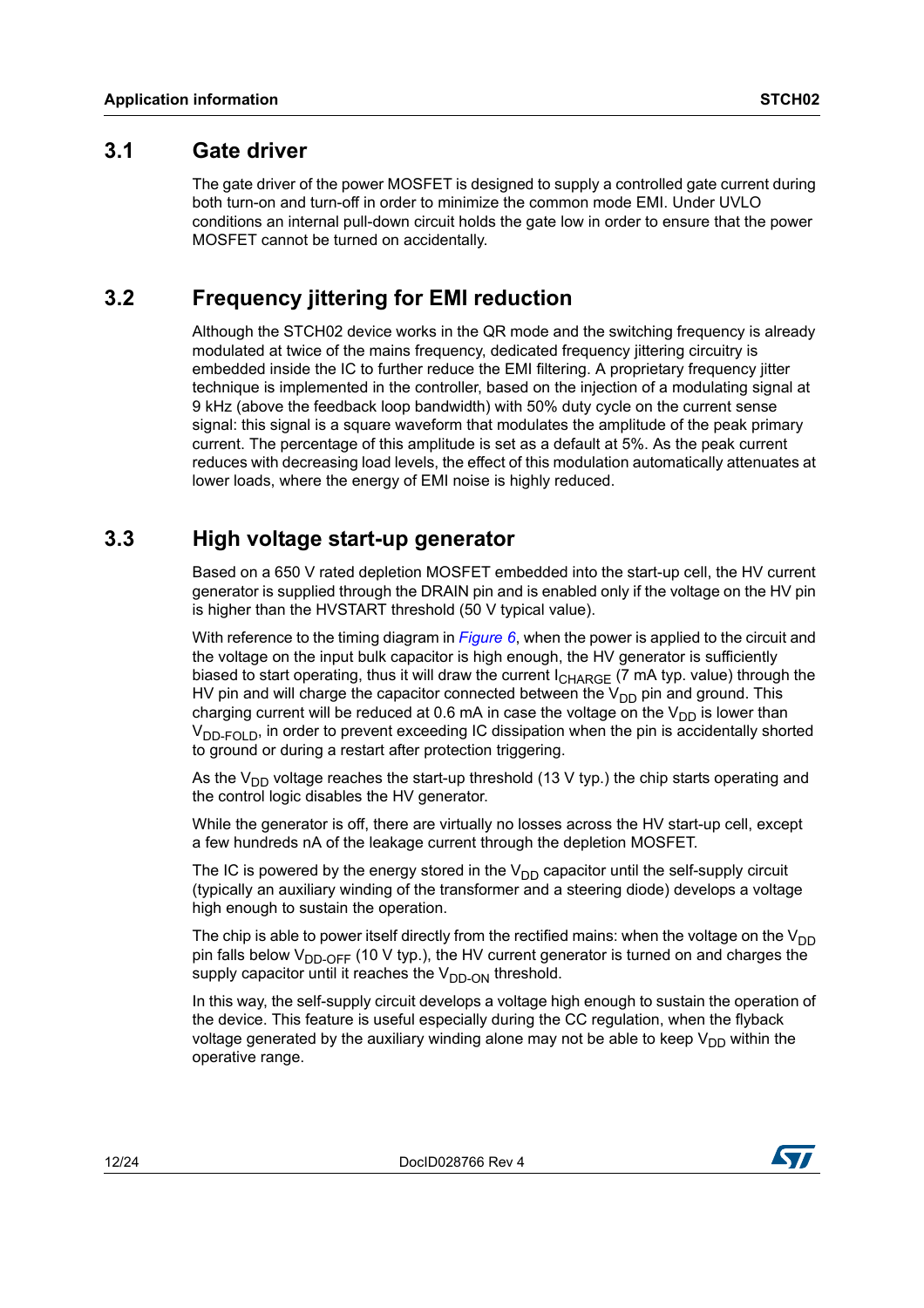At converter power-down the system will the lose the regulation as soon as the input voltage falls below  $HV<sub>STAT</sub>$ . This prevents converter's restart attempts and ensures monotonic output voltage decay at system power-down.

<span id="page-12-1"></span>



## <span id="page-12-0"></span>**3.4 Zero current detection and triggering block**

The zero current detection (ZCD) and triggering blocks switch on the power MOSFET if a negative-going edge falling below 50 mV is applied to the ZCD pin. To do so, the triggering block must be previously armed by a positive-going edge exceeding 100 mV.

This feature is used to detect transformer demagnetization for the QR operation, where the signal for the ZCD input is obtained from the transformer's auxiliary winding used also to supply the IC.

The triggering block is blanked after the MOSFET's turn-off to prevent any negative-going edge that follows leakage inductance demagnetization from triggering the ZCD circuit erroneously.

This blanking time is dependent on the voltage on the FB pin: it is  $T_{BLANK} = 24 \mu s$  for  $V_{FB}$  = 0.6 V, and decreases linearly down to T<sub>BLANK</sub> = 3.8 µs for  $V_{FB} \ge 1.65$  V.

The voltage on the pin is both top and bottom limited by a double clamp. The upper clamp is typically located at 3 V, while the lower clamp is located at -60 mV. The interface between the pin and the auxiliary winding will be a resistor divider. Its resistance ratio as well as the individual resistance values will be properly chosen (see *[Section 3.10: Overvoltage](#page-17-1)  [protection on page 18](#page-17-1)* and *[Section 3.7: Voltage feedforward block on page 16](#page-15-0)*).

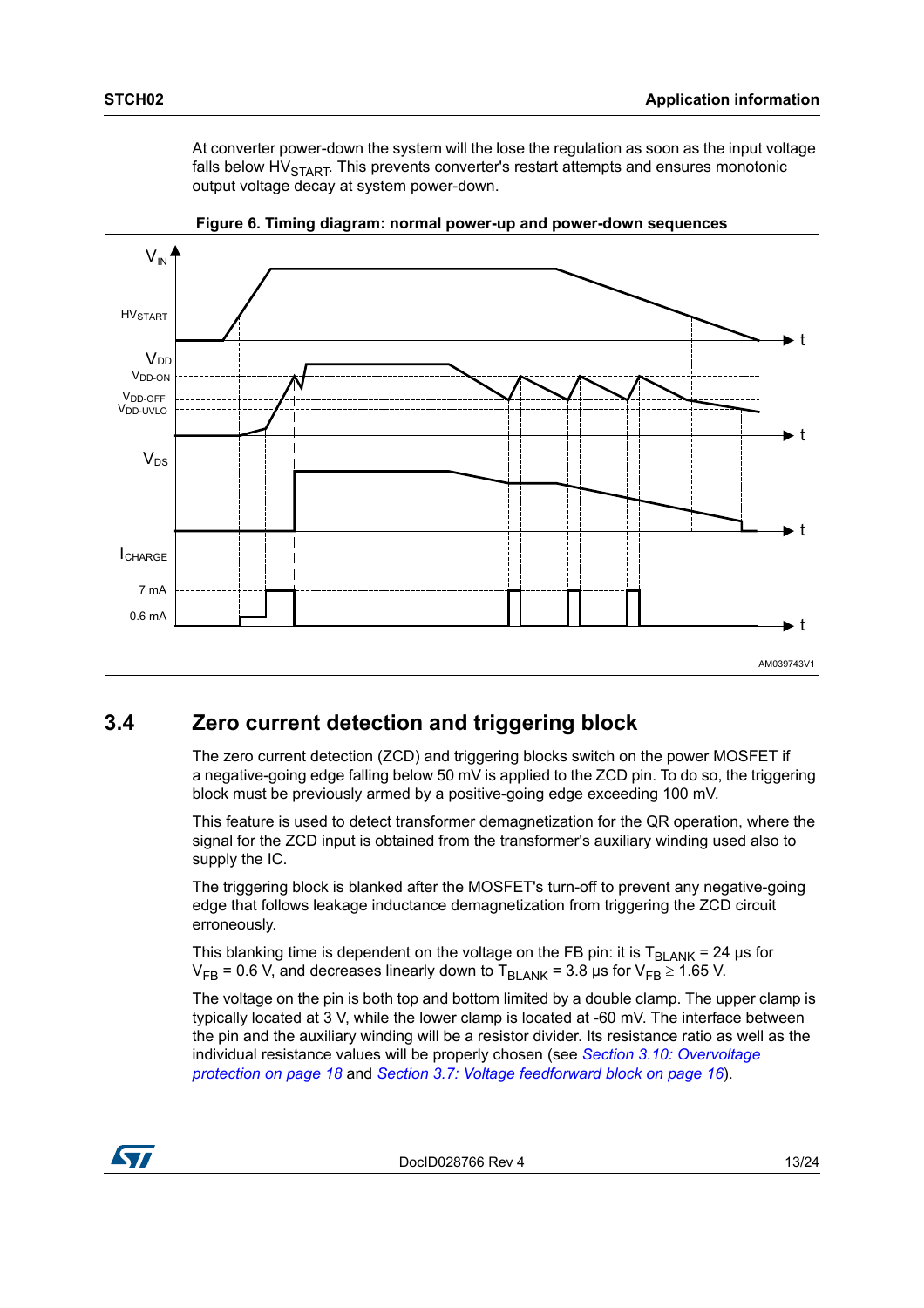*Please note that the maximum IZCD sunk/sourced current has to not exceed ± 3 mA (AMR) in all the Vin range conditions (88 - 265 Vac). No capacitor is allowed between the ZCD pin and the auxiliary winding of the transformer.*

The switching frequency is top-limited below 260 kHz, as the converter's operating frequency tends to increase excessively at the light-load and high input voltage.

A starter block is also used to start-up the system when the signal on the ZCD pin is not high enough to trigger the MOSFET

After the first few cycles initiated by the starter, as the voltage developed across the auxiliary winding becomes large enough to arm the ZCD circuit, MOSFET's turn-on will start to be locked to transformer demagnetization, hence setting up the QR operation.

The starter is activated also when the IC is in the CC regulation and the output voltage is not high enough to allow the ZCD triggering.

If the demagnetization completes - hence a negative-going edge appears on the ZCD pin after a time exceeding time  $T<sub>BLANK</sub>$  from the previous turn-on, the MOSFET will be turned on again, with some delay to ensure minimum voltage at turn-on. If, instead, the negativegoing edge appears before T<sub>BLANK</sub> has elapsed, it will be ignored and only the first negative-going edge after  $T_{BLANK}$  will turn-on the MOSFET. In this way one or more drain ringing cycles will be skipped ("valley-skipping mode", *[Figure 7](#page-13-0)*) and the switching frequency will be prevented from exceeding  $1/T_{BLANK}$ .

<span id="page-13-0"></span>

**Figure 7. Drain ringing cycle skipping as the load is progressively reduced**

When the system operates in the valley-skipping mode, uneven switching cycles may be observed under some line/load conditions, due to the fact that the OFF-time of the MOSFET is allowed to change with discrete steps of one ringing cycle, while the OFF-time needed for cycle-by-cycle energy balance may fall in between. Thus one or more longer switching cycles will be compensated by one or more shorter cycles and vice versa. However, this mechanism is absolutely normal and there is no appreciable effect on the performance of the converter or on its output voltage.

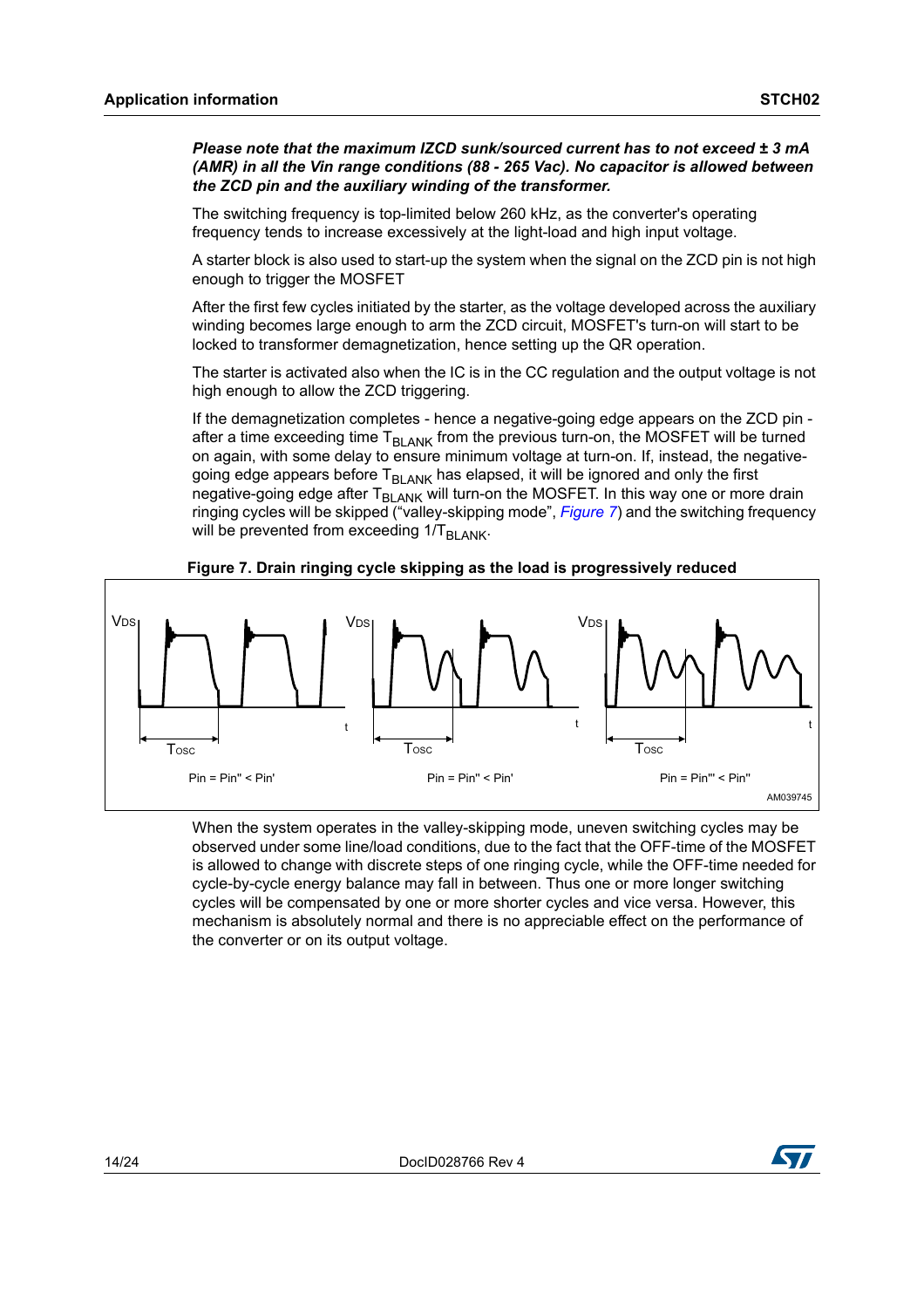## <span id="page-14-0"></span>**3.5 Constant voltage operation**

The device is specific for secondary feedback. The FB pin is connected to an optocoupler which transmits the error signal from the regulation loop located on the secondary side of the converter. Typically, a TS431 is used as a voltage reference.

The FB pin is driven directly by the phototransistor's collector to modulate the duty cycle. The voltage coming from the FB pin is compared with the voltage across the sense resistor, controlling the peak drain current cycle-by-cycle.



#### **Figure 8. Voltage control principle: internal schematic**

### <span id="page-14-1"></span>**3.6 Constant current operation**

The voltage of the auxiliary winding is fed into the internal CC block trough the ZCD pin to achieve an output constant current regulation.

*[Equation 1](#page-14-2)* can be used to define to output current in CC mode.

#### <span id="page-14-2"></span>**Equation 1**

$$
I_{\text{OUT}} = \frac{N_{\text{PRI}}}{N_{\text{SEC}}} \cdot \frac{K_{\text{I}}}{2 \cdot R_{\text{SENSE}}}
$$

This formula shows that the average output current does not depend anymore on the input or the output voltage, neither on transformer inductance values. The external parameters defining the output current are the transformer ratio and the sense resistor  $R_{\text{SENSE}}$ . The current loop gain K<sub>I</sub> is internally defined (see *[Table 5 on page 7](#page-6-0)*).

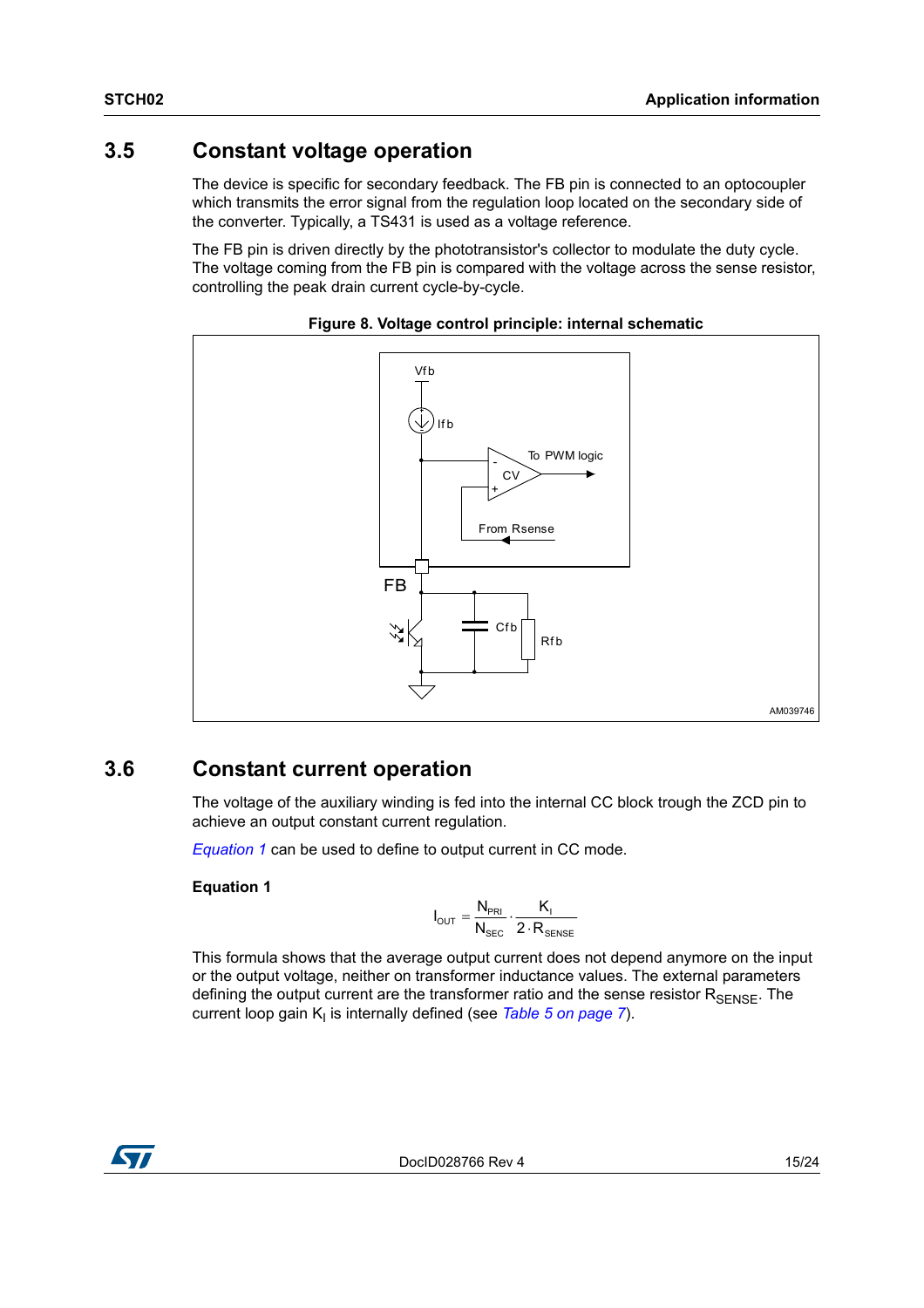## <span id="page-15-0"></span>**3.7 Voltage feedforward block**

The current control structure uses the voltage  $V<sub>C</sub>$  to define the output current, according to *[Equation 1](#page-14-2)*. Actually, the CC comparator will be affected by an internal propagation delay Td, which will switch off the MOSFET with a peak current than higher the foreseen value.

The STCH02 device implements a line feedforward function, which solves the issue by introducing an input voltage dependent offset on the current sense signal, in order to adjust the cycle-by-cycle current limitation.

The external schematic configuration is shown in *[Figure 9](#page-15-1)*.

<span id="page-15-1"></span>

#### **Figure 9. Feedforward compensation: internal schematic**

The  $R_{ZCD}$  resistor can be calculated as follows:

#### **Equation 2**

$$
R_{\text{ZCD}} = \frac{N_{\text{AUX}}}{N_{\text{PRI}}} \cdot \frac{L_{\text{PR}} \cdot R_{\text{FF}}}{T_{\text{D}} \cdot R_{\text{SENSE}}}
$$

where  $R_{FF}$  is an internal parameter, defined in *[Table 5 on page 7](#page-6-0)*.

In this case the peak drain current does not depend on input voltage anymore.

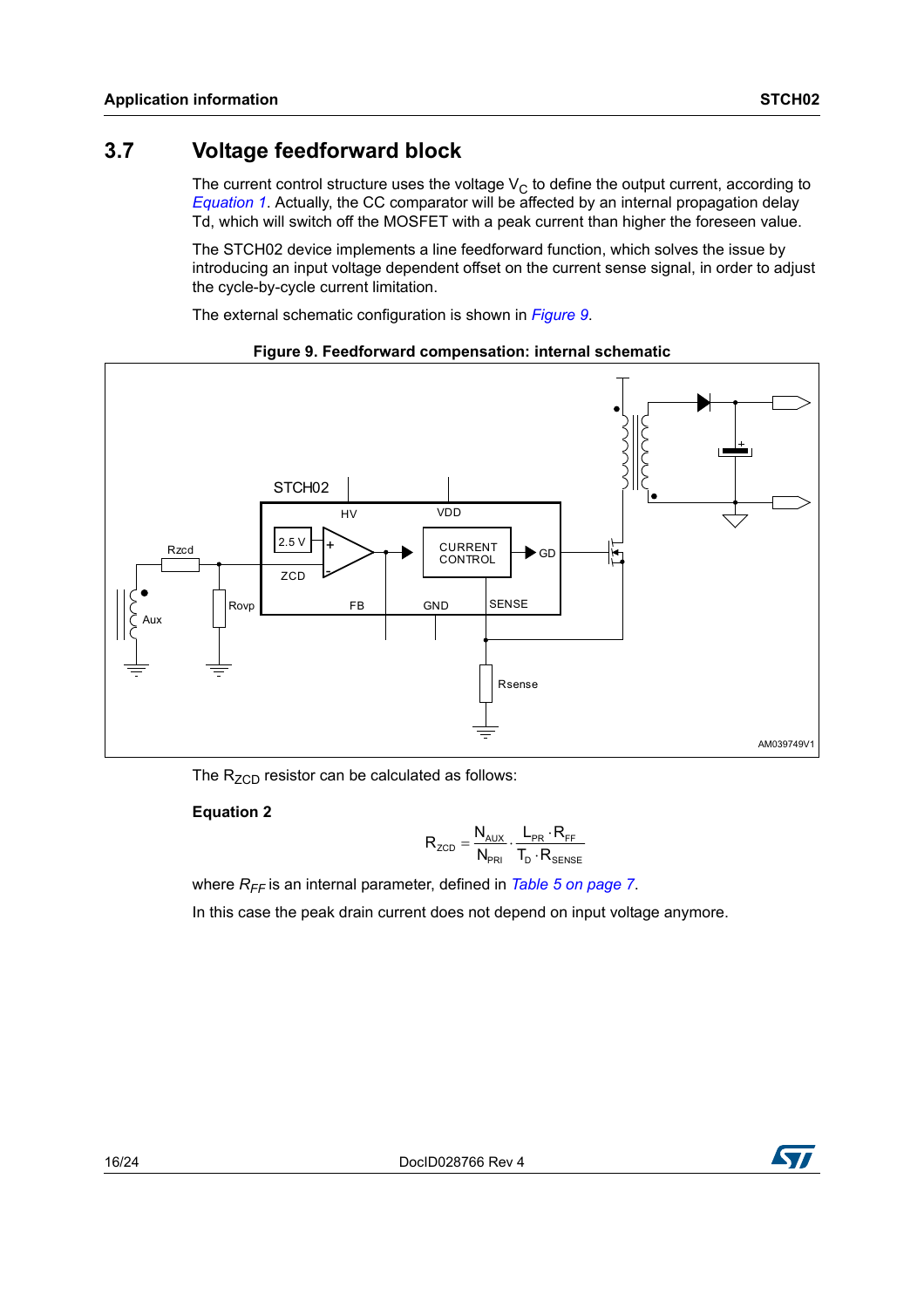### <span id="page-16-0"></span>**3.8 Burst mode operation**

When the voltage at the FB pin falls down 65 mV below than  $V_{FBB}$ , the burst mode operation starts: the MOSFET is turned OFF in order to reduce the consumption. After the MOSFET turn OFF, the FB pin voltage, as result of the feedback reaction to the energy delivery stop, increases up to the  $V_{FBB}$  and the device restarts the switch again.

During these switching cycles the max. peak current is fixed (about  $V_{\text{SENSE\_BM}}/R_{\text{SENSE}}$ ) by an internal clamp inside the current limit circuit. The effect of the burst mode operation is to reduce the equivalent switching frequency, which can go down even to few hundred hertz, minimizing all frequency related losses and making it easier to comply with energy saving regulations.

This kind of operation, shown in the timing diagrams of *[Figure 10](#page-16-1)* along with the other ones, is audible noise free since the peak current is low.

<span id="page-16-1"></span>

**Figure 10. Adaptive minimum restart time: timing diagrams**

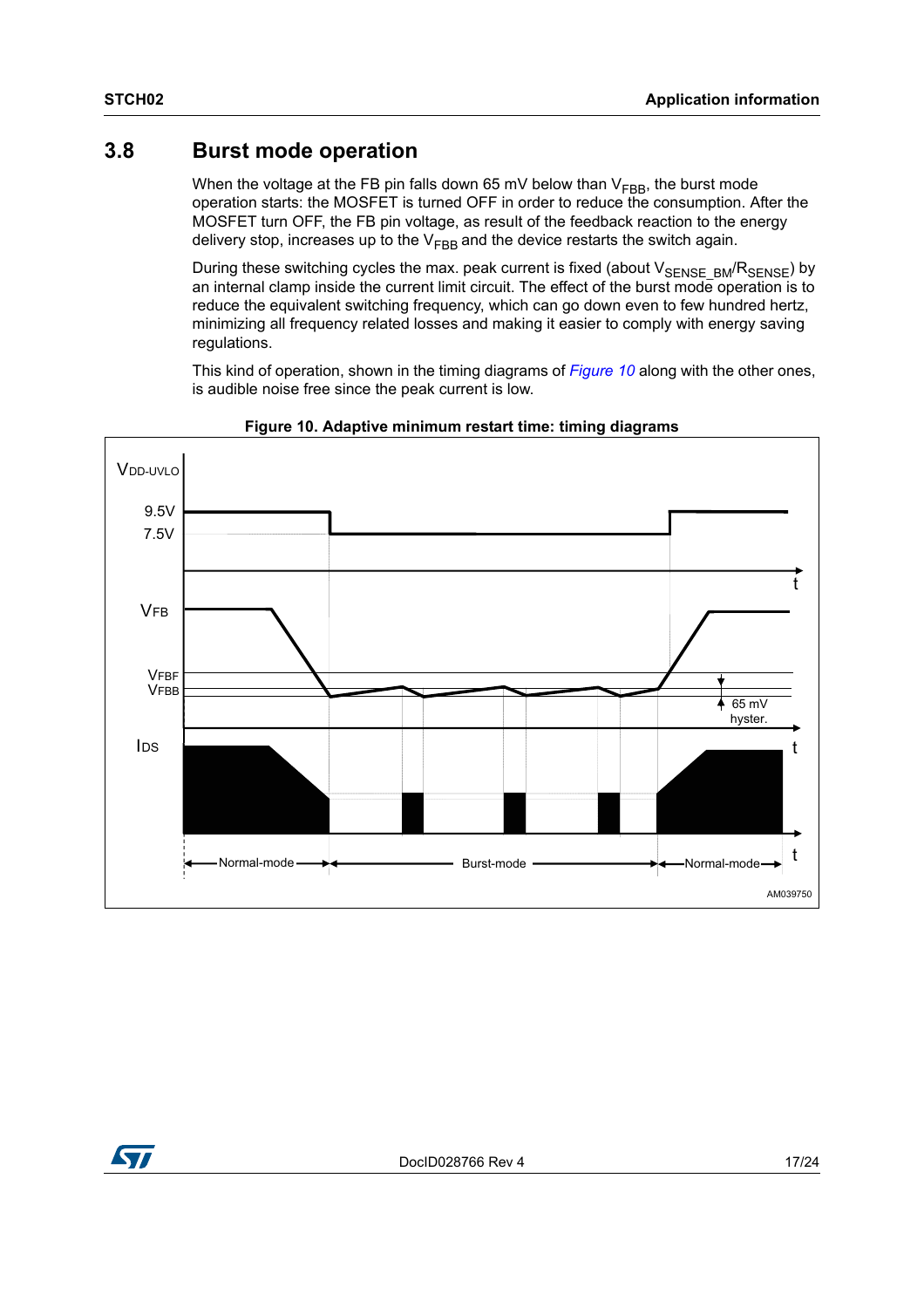## <span id="page-17-0"></span>**3.9 Adaptive UVLO**

A major problem when optimizing a converter for minimum no load consumption is that the voltage generated by the auxiliary winding under these conditions falls considerably as compared even to a few mA load. This very often causes the supply voltage VDD of the control IC to drop and, as the HV start-up is disabled during the burst mode, it can go below the UVLO threshold so that the operation becomes intermittent, which is undesired.

Furthermore, this must be traded off against the need of generating a voltage not exceeding the maximum allowed by the control IC at the full load but low enough to reduce the bias losses as much as possible.

To help the designer to overcome this problem, the device besides reducing its own consumption during the burst mode operation, also features a proprietary adaptive UVLO function.

It consists of shifting the  $V_{\text{DD-UVLO}}$  threshold downwards at the light-load, namely when the voltage at the FB pin falls 65 mV below the burst mode threshold  $V_{FBR}$  (0.6 V typ.), to have more headroom.

To prevent any malfunction the normal threshold  $(9.5 \vee$  typ.) is re-established when the voltage at the FB pin exceeds the exit burst mode threshold  $V_{FBF}$ .

The normal UVLO threshold ensures that at full medium-heavy loads the MOSFET will be driven with a proper gate to source voltage.

The mode of operation is reported in *[Figure 10](#page-16-1)*.

## <span id="page-17-1"></span>**3.10 Overvoltage protection**

The overvoltage function of the STCH02 device monitors the voltage on the ZCD pin during MOSFET's OFF-time, where the voltage generated by the auxiliary winding tracks converter's output voltage. If the voltage applied to the pin exceeds an internal 2.5 V reference, a comparator is triggered, an overvoltage condition is assumed and the device is shut down.

Once R<sub>7CD</sub> is fixed by feedforward considerations (see *Section 3.7: Voltage feedforward [block](#page-15-0)*) it is possible to calculate the value of the  $R_{OVP}$  resistor to activate the OVP protection for a certain output voltage level,  $V_{\text{OUT-OVP}}$ :

#### **Equation 3**

$$
R_{\text{OVP}} = \frac{V_{\text{OVP}}}{\frac{N_{\text{AUX}}}{N_{\text{SEC}}} \ V_{\text{OUT-OVP}} - V_{\text{OVP}}} R_{\text{ZCD}}
$$

Where  $V_{OVP}$  is the internal OVP threshold,  $N_{SEC}$  and  $N_{AUX}$  are the secondary and auxiliary turn's number respectively.

To reduce sensitivity to noise and prevent the latch from being erroneously activated, the OVP comparator must be triggered for four consecutive oscillator cycles before the STCH02 device is stopped. A counter, which is reset every time the OVP comparator is not triggered in one oscillator cycle, is provided to this purpose.

*[Figure 11](#page-18-2)* illustrates the timing of the function.

18/24 DocID028766 Rev 4

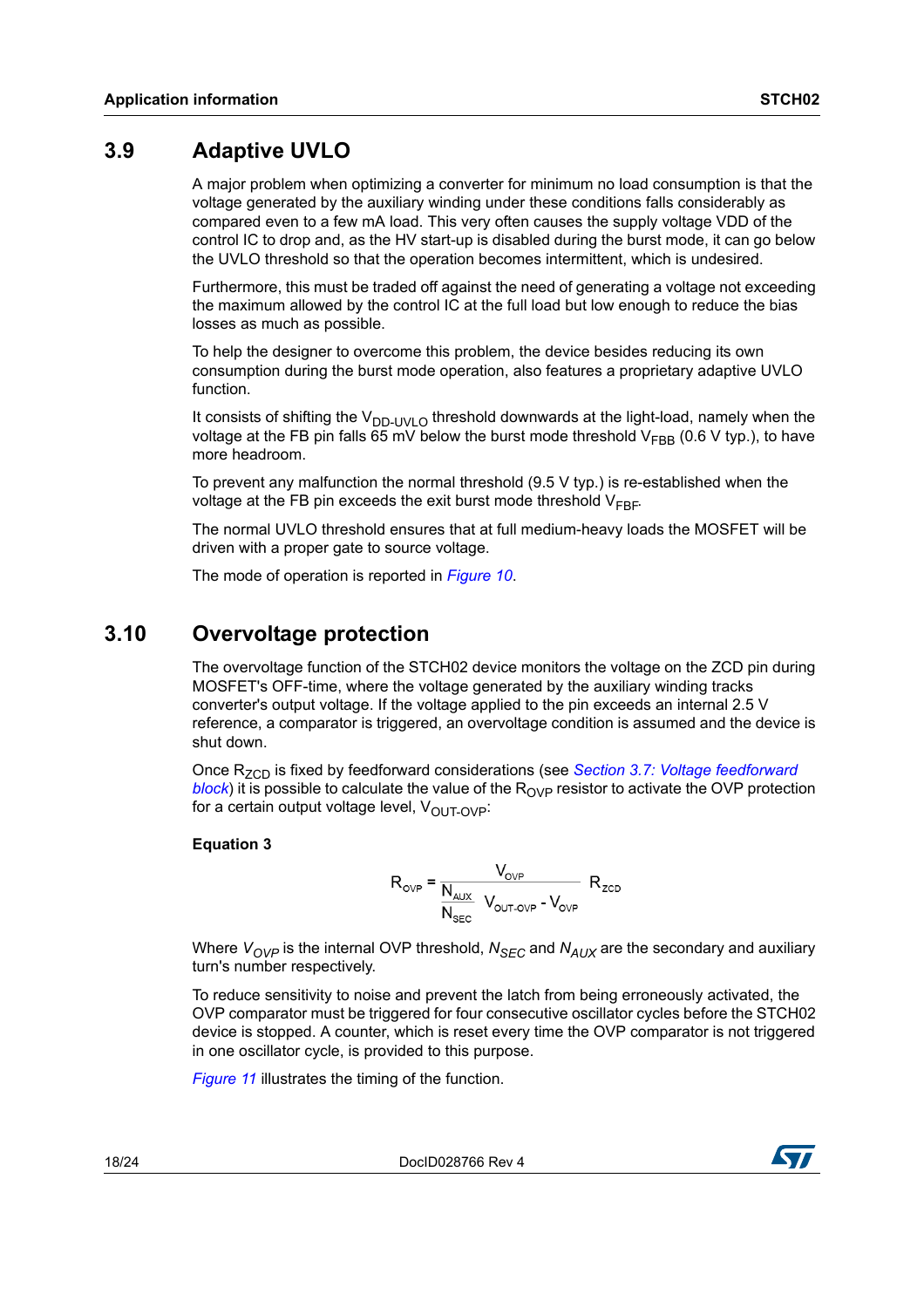Once the protection is tripped, the condition is maintained until  $V_{DD}$  goes below  $V_{DDR}$  restart voltage. While it is disabled, however, no energy is coming from the self-supply circuit; and the voltage on the  $V_{DD}$  capacitor will drop down to  $V_{DDR}$  restart voltage, before the  $V_{DD}$ capacitor is charged again and the device restarted  $(V_{DD,ON})$ . Ultimately, this will result into a low frequency intermittent operation (hiccup mode operation).

<span id="page-18-2"></span>

#### **Figure 11. OVP function: timing diagram**

### <span id="page-18-0"></span>**3.11 Soft-start and starter block**

The soft start feature is automatically implemented by the constant current block, as the primary peak current will be limited from the voltage on the internal CC block capacitor.

During the start-up, as the output voltage is zero, the IC will start in the CC mode with no high peak current operations. In this way the voltage on the output capacitor will increase slowly and the soft-start feature will be ensured.

## <span id="page-18-1"></span>**3.12 Hiccup mode OCP**

The device is also protected against the short-circuit of the secondary rectifier, short-circuit on the secondary winding or a hard-saturated flyback transformer. A comparator monitors continuously the voltage on the  $R_{\text{SENSE}}$  and activates protection circuitry if this voltage exceeds the  $V_{\Omega CP}$  value (1 V typ. value).

To distinguish an actual malfunction from a disturbance (e.g.: induced during ESD tests), the first time the comparator is tripped the protection circuit enters a "warning state". If in the subsequent switching cycle the comparator is not tripped, a temporary disturbance is assumed and the protection logic will be reset in its idle state; if the comparator will be tripped again a real malfunction is assumed and the device will be stopped.

Once the protection is tripped, the condition is maintained until  $V_{DD}$  goes below  $V_{DDR}$  restart voltage. While it is disabled, however, no energy is coming from the self-supply circuit; hence the voltage on the  $V_{DD}$  capacitor will decay and cross the UVLO threshold after some

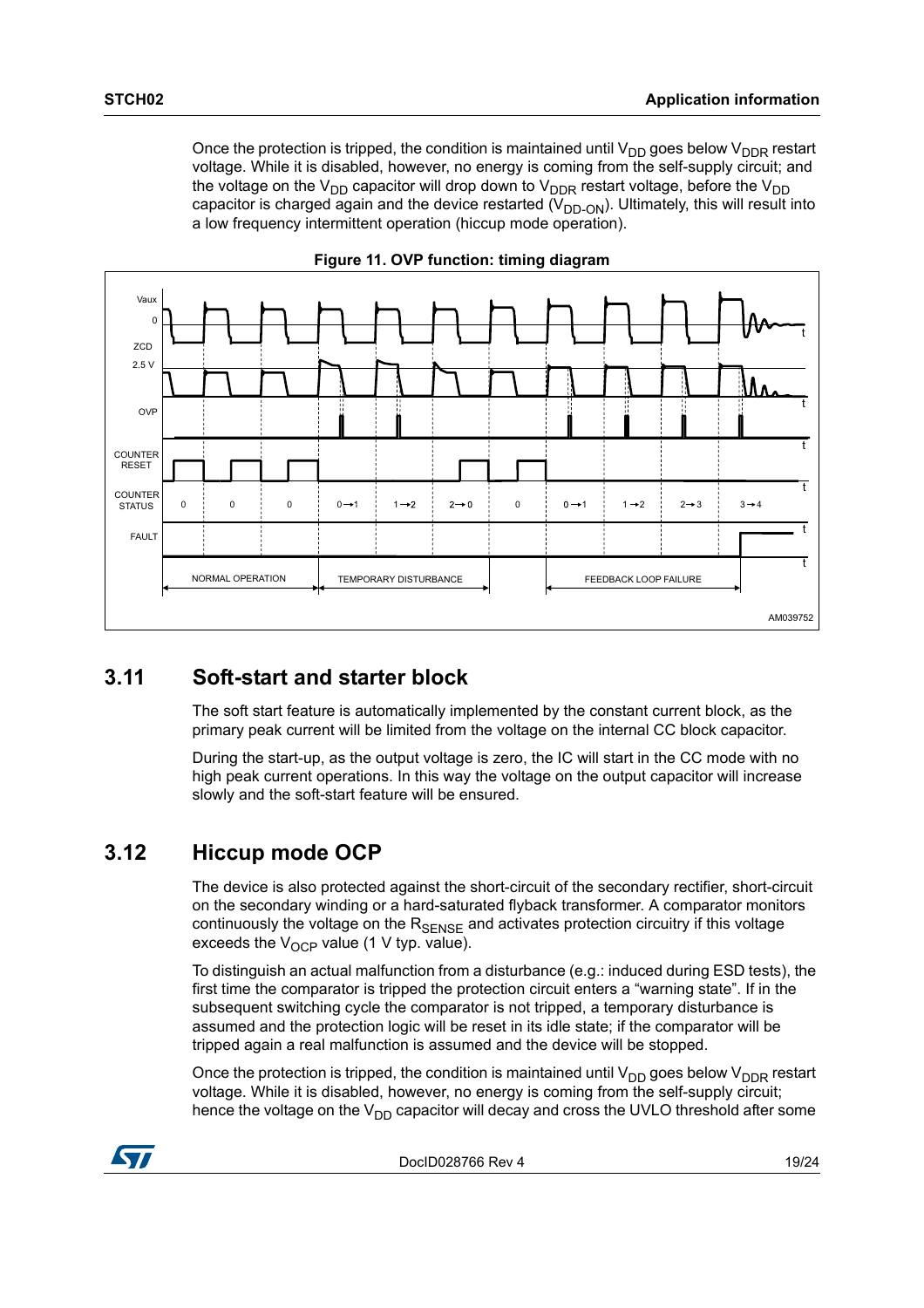time, which clears the latch. The internal start-up generator is still off, then the  $V_{DD}$  voltage still needs to go below its restart voltage before the  $V_{DD}$  capacitor is charged again and the device restarted. Ultimately, this will result in a low frequency intermittent operation (hiccup mode operation), with very low stress on the power circuit. This special condition is illustrated in the timing diagram of *[Figure 12](#page-19-0)*.

<span id="page-19-0"></span>



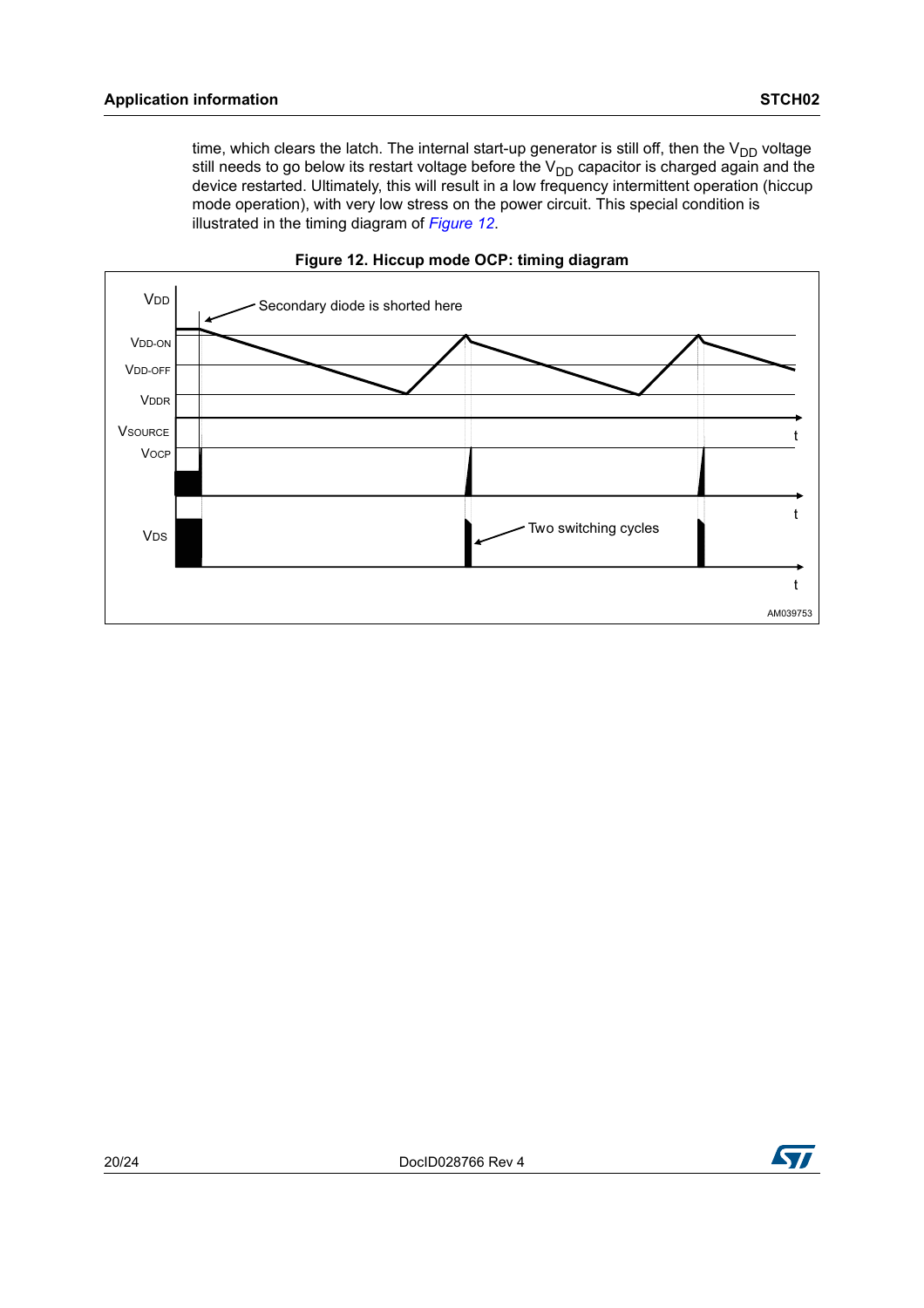# <span id="page-20-0"></span>**4 Package information**

In order to meet environmental requirements, ST offers these devices in different grades of ECOPACK® packages, depending on their level of environmental compliance. ECOPACK® specifications, grade definitions and product status are available at: *[www.st.com](http://www.st.com)*. ECOPACK® is an ST trademark.

## <span id="page-20-1"></span>**4.1 SO-8 package information**





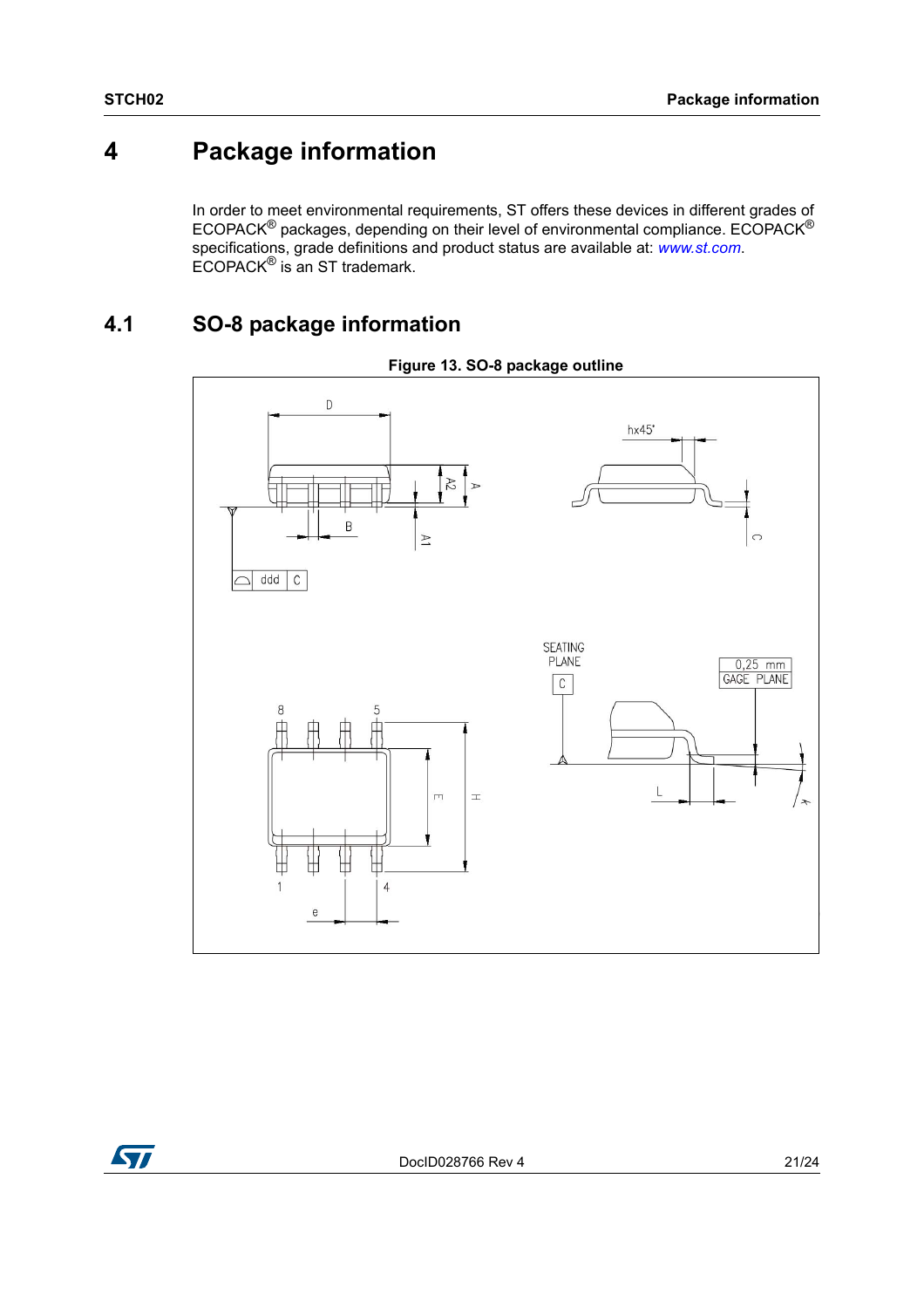|                | rapic of oo o package moonamour aala   |      |      |                   |       |       |
|----------------|----------------------------------------|------|------|-------------------|-------|-------|
|                |                                        |      |      | <b>Dimensions</b> |       |       |
| Symbol         |                                        | mm   |      |                   | inch  |       |
|                | Min.                                   | Typ. | Max. | Min.              | Typ.  | Max.  |
| A              | 1.35                                   |      | 1.75 | 0.053             |       | 0.069 |
| A1             | 0.10                                   |      | 0.25 | 0.004             |       | 0.010 |
| A <sub>2</sub> | 1.10                                   |      | 1.65 | 0.043             |       | 0.065 |
| B              | 0.33                                   |      | 0.51 | 0.013             |       | 0.020 |
| $\mathsf C$    | 0.19                                   |      | 0.25 | 0.007             |       | 0.010 |
| $D^{(1)}$      | 4.80                                   |      | 5.00 | 0.189             |       | 0.197 |
| E              | 3.80                                   |      | 4.00 | 0.15              |       | 0.157 |
| e              |                                        | 1.27 |      |                   | 0.050 |       |
| Н              | 5.80                                   |      | 6.20 | 0.228             |       | 0.244 |
| h              | 0.25                                   |      | 0.50 | 0.010             |       | 0.020 |
| L              | 0.40                                   |      | 1.27 | 0.016             |       | 0.050 |
| $\sf k$        | $0^{\circ}$ (min.), $8^{\circ}$ (max.) |      |      |                   |       |       |
| ddd            |                                        |      | 0.10 |                   |       | 0.004 |

**Table 6. SO-8 package mechanical data**

1. Dimension D does not include mold flash, protrusions or gate burrs. Mold flash, protrusions or gate burrs shall not exceed 0.15 mm (0.006 inch) in total (both sides).

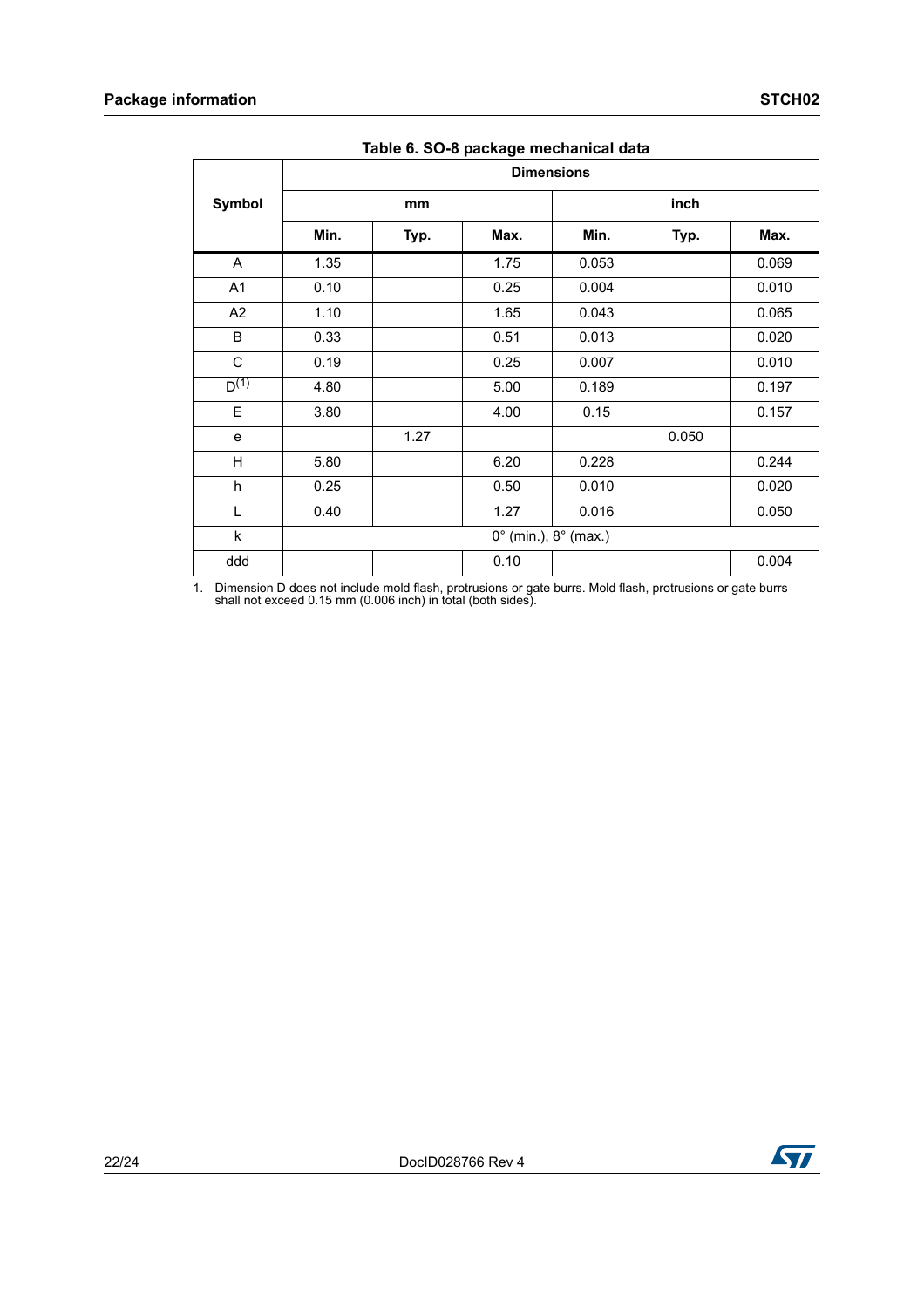# <span id="page-22-0"></span>**5 Revision history**

| Date        | <b>Revision</b> | <b>Changes</b>                                                                                                                                                                                                                                                                                                        |
|-------------|-----------------|-----------------------------------------------------------------------------------------------------------------------------------------------------------------------------------------------------------------------------------------------------------------------------------------------------------------------|
| 15-Dec-2015 |                 | Initial release.                                                                                                                                                                                                                                                                                                      |
| 03-Mar-2016 | 2               | Updated Figure 2 on page 4 (replaced by new figure).<br>Minor modifications throughout document.                                                                                                                                                                                                                      |
| 05-May-2016 | 3               | Updated document status to Datasheet - production<br>data on page 1.<br>Updated Table 5 on page 7 (updated values of $R_{FF}$ ).<br>Updated Figure 6 on page 13 (replaced by new figure).<br>Updated Section 3.9 on page 18 (replaced "self-supply"<br>by "HV start-up").<br>Minor modifications throughout document. |
| 18-Nov-2016 | 4               | Updated Figure 2 on page 4 (replaced "COMP" by "FB"<br>pin).<br>Updated Table 5 on page 7 (added Isource and Isink<br>symbols, minor modifications).<br>Updated Figure 9 on page 16 (replaced "Rfb" by<br>"Rovp").                                                                                                    |

#### **Table 7. Document revision history**